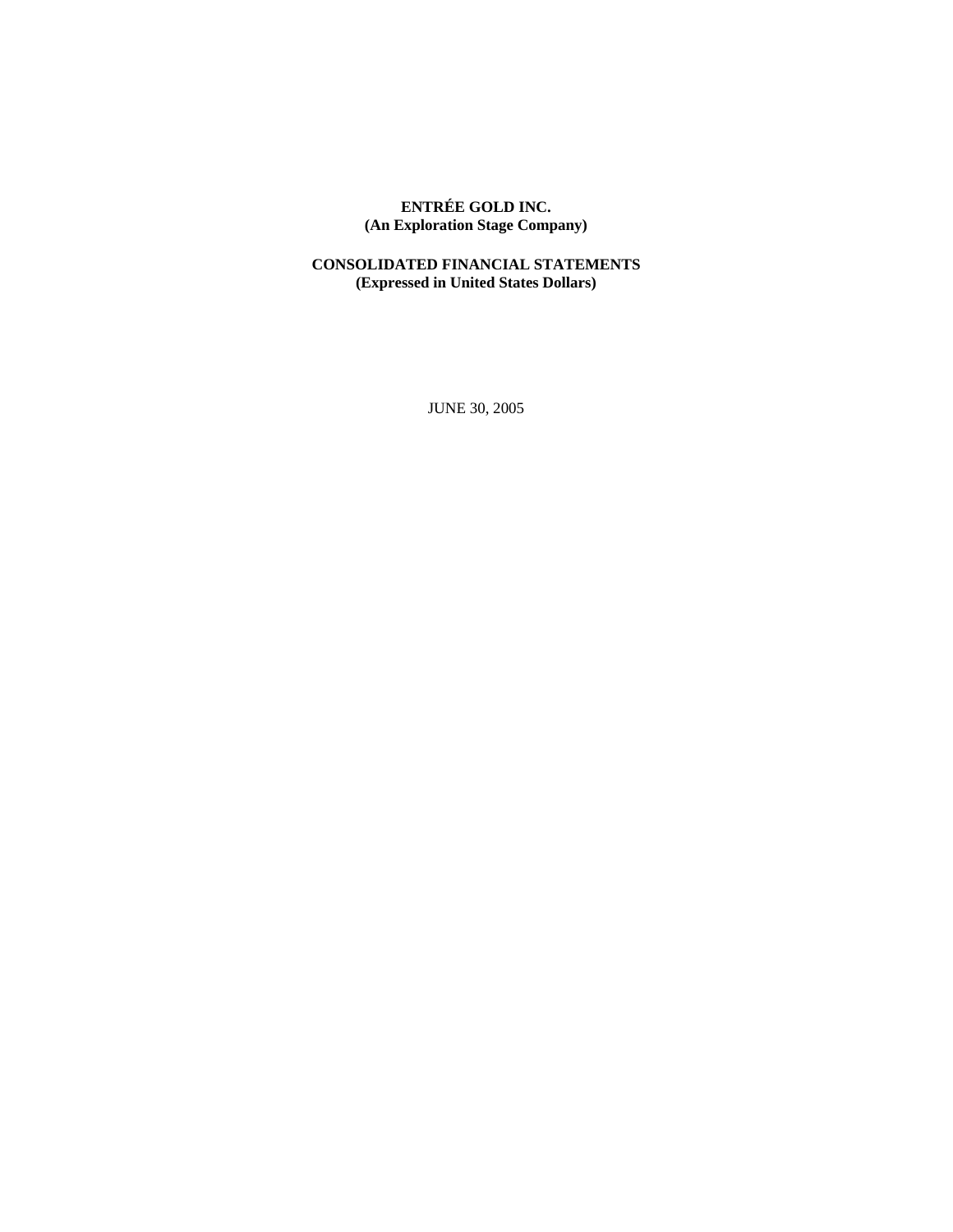(An Exploration Stage Company) CONSOLIDATED BALANCE SHEETS (Expressed in United States dollars)

|                                                                                                           | <b>June 30,</b><br>2005<br>(unaudited) | December 31,<br>2004 |
|-----------------------------------------------------------------------------------------------------------|----------------------------------------|----------------------|
| <b>ASSETS</b>                                                                                             |                                        |                      |
| <b>Current</b>                                                                                            |                                        |                      |
| Cash and cash equivalents                                                                                 | \$18,580,558                           | 6,060,371<br>\$      |
| Receivables                                                                                               | 157,969                                | 100,410              |
| Prepaid expenses                                                                                          | 265,713                                | 62,514               |
| Total current assets                                                                                      | 19,004,240                             | 6,223,295            |
| Equipment (Note 4)                                                                                        | 576,011                                | 139,120              |
|                                                                                                           | \$19,580,251                           | 6,362,415            |
| <b>LIABILITIES AND STOCKHOLDERS' EQUITY</b><br><b>Current</b><br>Accounts payable and accrued liabilities | \$<br>857,953                          | \$<br>198,763        |
| <b>Stockholders' equity</b>                                                                               |                                        |                      |
| Common stock, no par value, unlimited number authorized (Note 6)                                          |                                        |                      |
| 63,039,596 (December 31, 2004 - 50,868,066) issued and outstanding                                        | 36, 333, 729                           | 20,692,906           |
| Additional paid-in capital                                                                                | 8,941,204                              | 4,898,250            |
| Accumulated other comprehensive income:                                                                   |                                        |                      |
| Foreign currency cumulative translation adjustment                                                        | 163,699                                | 180,482              |
| Accumulated deficit during exploration stage                                                              | (26, 716, 334)                         | (19,607,986)         |
| Total stockholders' equity                                                                                | 18,722,298                             | 6,163,652            |
| Total liabilities and stockholders' equity                                                                | \$19,580,251                           | \$<br>6,362,415      |

# **Nature of operations (Note 2)**

The accompanying notes are an integral part of these consolidated financial statements.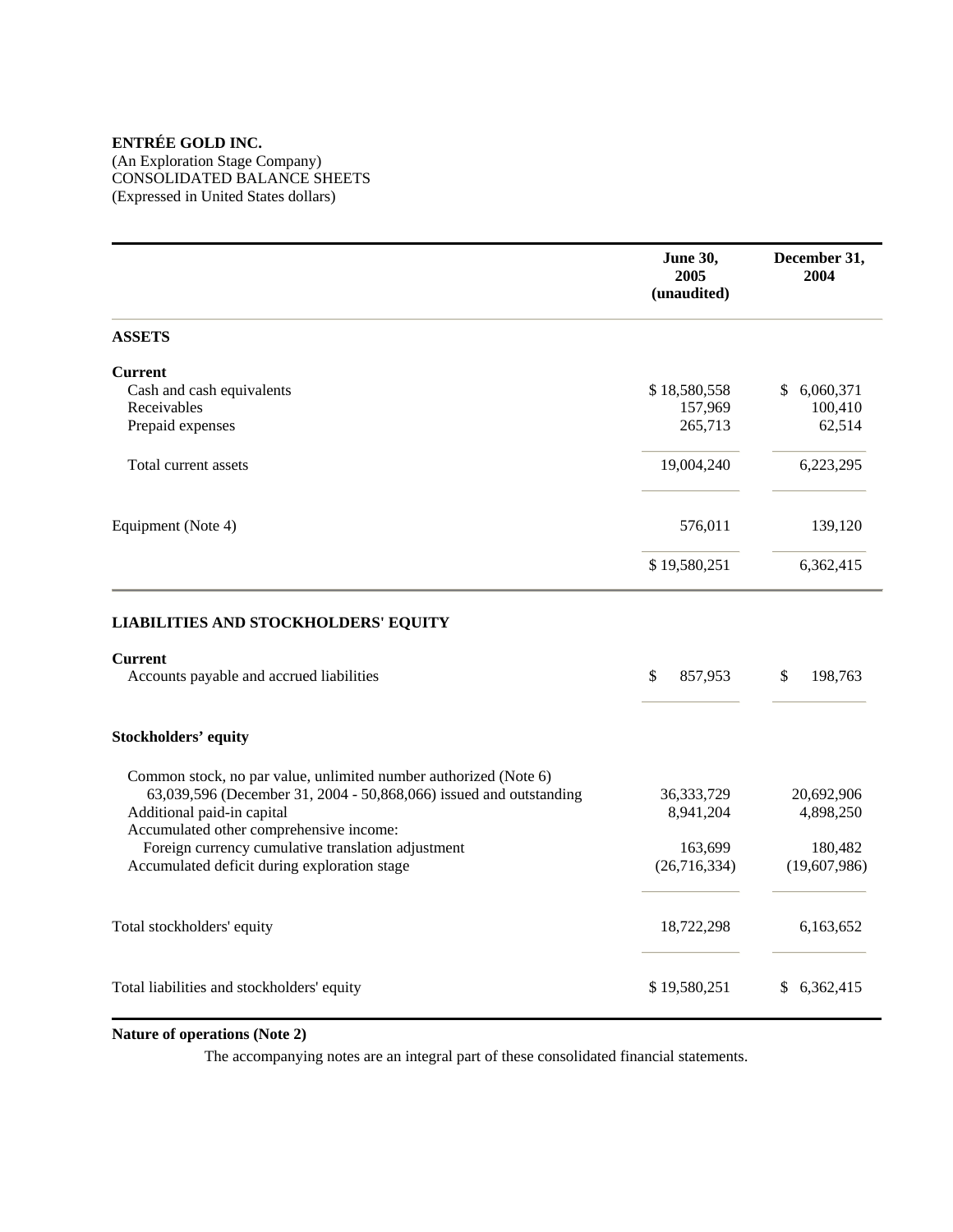(An Exploration Stage Company) CONSOLIDATED STATEMENTS OF OPERATIONS AND COMPREHENSIVE LOSS (Unaudited) (Expressed in United States dollars)

|                                                               | <b>Three-Month</b><br><b>Period Ended</b><br><b>June 30,</b><br>2005 | <b>Three-Month</b><br><b>Period Ended</b><br><b>June 30,</b><br>2004 | <b>Six-Month</b><br><b>Period Ended</b><br>June 30,<br>2005 | <b>Six-Month</b><br><b>Period Ended</b><br><b>June 30,</b><br>2004 | Cumulative<br><b>Period from</b><br>Inception<br>(July 19,<br>1995)<br>to June 30,<br>2005 |
|---------------------------------------------------------------|----------------------------------------------------------------------|----------------------------------------------------------------------|-------------------------------------------------------------|--------------------------------------------------------------------|--------------------------------------------------------------------------------------------|
| <b>EXPENSES</b>                                               |                                                                      |                                                                      |                                                             |                                                                    |                                                                                            |
| Audit and accounting                                          | \$<br>32,936                                                         | \$<br>15,732                                                         | \$<br>41,224                                                | \$<br>20,343                                                       | \$<br>147,707                                                                              |
| Consulting fees (Note 6)                                      | 241,818                                                              | 37,515                                                               | 1,075,386                                                   | 80,535                                                             | 1,329,628                                                                                  |
| Depreciation                                                  | 24,554                                                               | 3,070                                                                | 41,446                                                      | 9,897                                                              | 75,981                                                                                     |
| Escrow shares compensation (Notes 6 and 7)                    | 39,473                                                               | (349,796)                                                            | (435,583)                                                   | (807, 519)                                                         | 1,790,959                                                                                  |
| Foreign exchange loss                                         | (487)                                                                | (6,242)                                                              | 3,151                                                       | (5,005)                                                            | 21,661                                                                                     |
| Legal (Note 6)                                                | 142,212                                                              | 52,577                                                               | 253,555                                                     | 107,229                                                            | 928,905                                                                                    |
| Loss on settlement of debt (Note 6)                           | $-$                                                                  |                                                                      |                                                             | $\overline{\phantom{a}}$                                           | 5.252                                                                                      |
| Management fees (Notes 6 and 7)                               | 838,421                                                              | 100,993                                                              | 1,688,147                                                   | 219,098                                                            | 2,607,092                                                                                  |
| Mineral property interests (Note 5 and 6)                     | 1,940,214                                                            | 1,189,707                                                            | 3,111,228                                                   | 1,346,395                                                          | 16,794,085                                                                                 |
| Office and administration (Note 6)                            | 485,132                                                              | 111,465                                                              | 966,616                                                     | 246,234                                                            | 1,745,839                                                                                  |
| Regulatory and transfer agent fees                            | 13,827                                                               | 9,108                                                                | 36,792                                                      | 17,086                                                             | 121,394                                                                                    |
| Shareholder communications and<br>investor relations (Note 6) | 140,719                                                              | 109,885                                                              | 310,604                                                     | 238,450                                                            | 1,126,662                                                                                  |
| Travel                                                        | 35,845                                                               | 8,515                                                                | 68,713                                                      | 56,993                                                             | 222,543                                                                                    |
| <b>Loss from operations</b>                                   | (3,934,664)                                                          | (1,282,529)                                                          | (7,161,279)                                                 | (1,529,736)                                                        | (26,917,708)                                                                               |
| Interest income                                               | 23,339                                                               | 26,174                                                               | 52,931                                                      | 55,453                                                             | 201,374                                                                                    |
| <b>Net loss</b>                                               | \$(3,911,325)                                                        | \$(1,256,355)                                                        | \$(7,108,348)                                               | \$(1,474,283)                                                      | \$(26,716,334)                                                                             |
| Comprehensive loss:                                           |                                                                      |                                                                      |                                                             |                                                                    |                                                                                            |
| Net loss                                                      | (3,911,325)                                                          | (1,256,355)                                                          | (7,108,348)                                                 | (1,474,283)                                                        | (26,716,334)                                                                               |
| Foreign currency translation adjustment                       | 9,400                                                                | (62,047)                                                             | (16, 783)                                                   | (136, 602)                                                         | 163,699                                                                                    |
|                                                               |                                                                      |                                                                      |                                                             |                                                                    |                                                                                            |
| <b>Comprehensive loss</b>                                     | \$(3,901,925)                                                        | \$(1,318,402)                                                        | \$(7,125,131)                                               | \$(1,610,885)                                                      | \$(26,552,635)                                                                             |
| Basic and diluted loss per share                              | \$<br>(0.08)                                                         | \$<br>(0.03)                                                         | \$<br>(0.14)                                                | \$<br>(0.04)                                                       |                                                                                            |
| Weighted average number of shares<br>outstanding              | 51,481,697                                                           | 40,856,716                                                           | 50,568,683                                                  | 40,822,921                                                         |                                                                                            |

The accompanying notes are an integral part of these consolidated financial statements.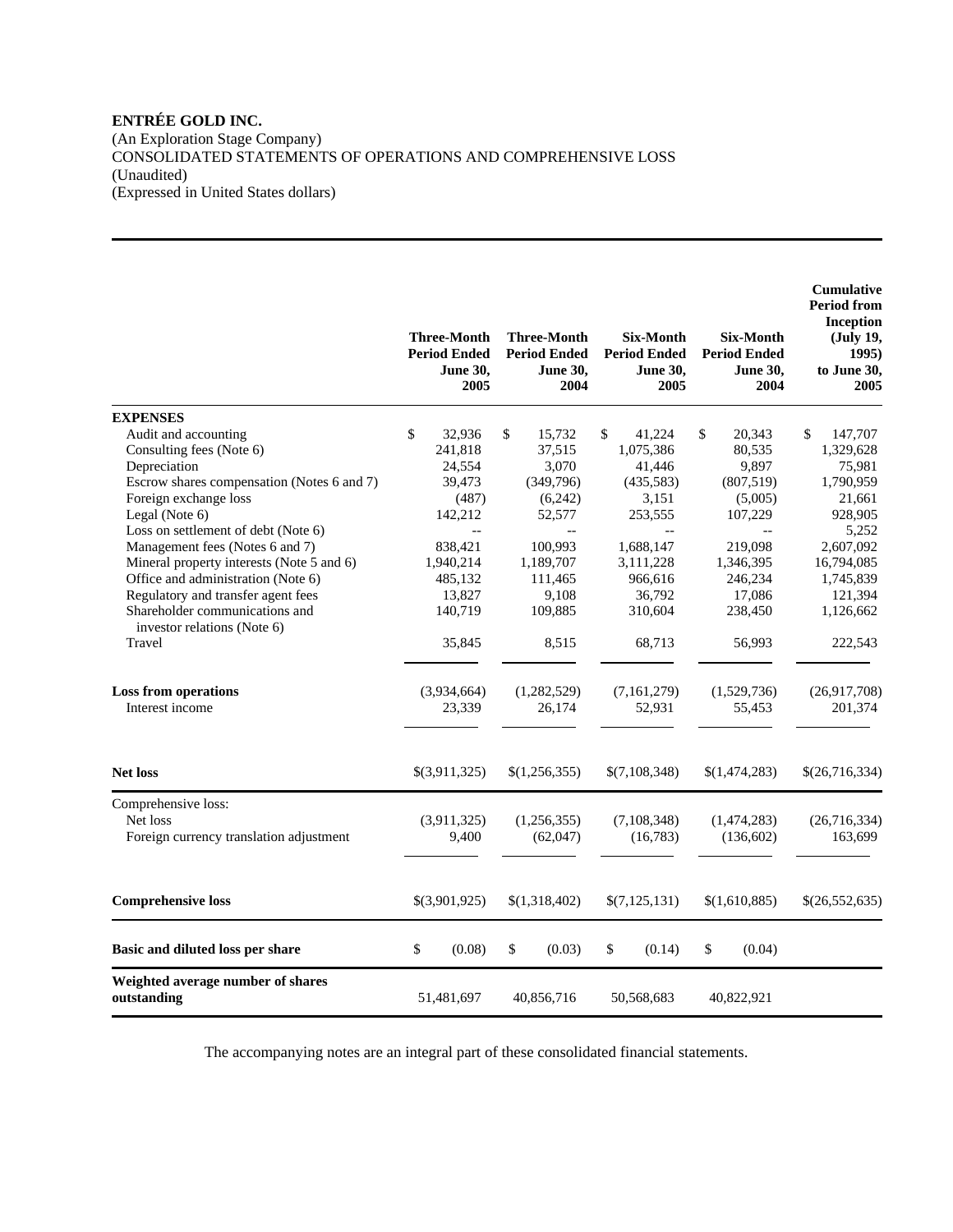# **ENTRÉE GOLD INC.**  (An Exploration Stage Company) CONSOLIDATED STATEMENT OF STOCKHOLDERS' EQUITY (Expressed in United States dollars)

|                                                              | Number of<br><b>Shares</b> | Common<br><b>Stock</b>   | <b>Additional</b><br><b>Paid-In Capital</b> | Accumulated<br>Other<br>Comprehensive<br><b>Income</b> | Accumulated<br><b>Deficit</b><br>During the<br><b>Exploration</b><br><b>Stage</b> | <b>Total</b><br>Stockholders'<br><b>Equity</b> |
|--------------------------------------------------------------|----------------------------|--------------------------|---------------------------------------------|--------------------------------------------------------|-----------------------------------------------------------------------------------|------------------------------------------------|
| Balance, July 19, 1995 (date of inception)<br>Shares issued: |                            | $\mathbb{S}$             | $\mathbf{s}$                                | \$                                                     | $\mathcal{S}$                                                                     | $\mathcal{S}$                                  |
| Private placements                                           | 4,200,000                  | 60,852                   |                                             |                                                        |                                                                                   | 60,852                                         |
| Acquisition of mineral property interests                    | 3,200,000                  | 147,520                  |                                             |                                                        |                                                                                   | 147,520                                        |
| Foreign currency translation adjustment                      |                            |                          |                                             | (756)                                                  |                                                                                   | (756)                                          |
| Net loss                                                     | $-$                        | $\overline{a}$           |                                             | $\overline{\phantom{a}}$                               | (175, 714)                                                                        | (175, 714)                                     |
| <b>Balance, April 30, 1996</b><br>Shares issued:             | 7,400,000                  | 208,372                  |                                             | (756)                                                  | (175, 714)                                                                        | 31,902                                         |
| Private placements                                           | 3,880,000                  | 274,718                  | $-$                                         | $-$                                                    |                                                                                   | 274,718                                        |
| Foreign currency translation adjustment                      |                            |                          |                                             | (8,568)                                                |                                                                                   | (8,568)                                        |
| Net loss                                                     |                            | $\overline{a}$           | $-$                                         | $\overline{\phantom{a}}$                               | (56,250)                                                                          | (56,250)                                       |
| Balance, April 30,1997                                       | 11,280,000                 | 483,090                  | $\overline{a}$                              | (9,324)                                                | (231,964)                                                                         | 241,802                                        |
| Foreign currency translation adjustment                      |                            | $-$                      | $-$                                         | (5,216)                                                |                                                                                   | (5,216)                                        |
| Net loss                                                     |                            | $\sim$                   | $-$                                         | $\mathbb{L}^{\mathbb{L}}$                              | (33,381)                                                                          | (33, 381)                                      |
| Balance, April 30, 1998                                      | 11,280,000                 | 483,090                  | $\overline{\phantom{a}}$                    | (14, 540)                                              | (265, 345)                                                                        | 203,205                                        |
| Foreign currency translation adjustment                      |                            |                          | $\overline{\phantom{a}}$                    | (3, 425)                                               | $- -$                                                                             | (3,425)                                        |
| Net loss                                                     |                            | $-$                      |                                             | $-\,-$                                                 | (40, 341)                                                                         | (40, 341)                                      |
| Balance, April 30, 1999                                      | 11,280,000                 | 483,090                  | $\overline{a}$                              | (17,965)                                               | (305, 686)                                                                        | 159,439                                        |
| Escrow shares compensation                                   |                            |                          | 41,593                                      |                                                        |                                                                                   | 41,593                                         |
| Exercise of stock options                                    | 1,128,000                  | 113,922                  | $\overline{a}$                              |                                                        |                                                                                   | 113,922                                        |
| Foreign currency translation adjustment                      |                            |                          |                                             | (896)                                                  |                                                                                   | (896)                                          |
| Net loss                                                     |                            |                          | $\overline{\phantom{a}}$                    | $\overline{\phantom{a}}$                               | (154, 218)                                                                        | (154, 218)                                     |
| Balance, April 30, 2000                                      | 12,408,000                 | 597,012                  | 41,593                                      | (18, 861)                                              | (459, 904)                                                                        | 159,840                                        |
| Foreign currency translation adjustment                      |                            | $-$                      | $\overline{\phantom{m}}$                    | (5,627)                                                |                                                                                   | (5,627)                                        |
| Net loss                                                     | $-$                        | $\overline{\phantom{a}}$ | $-\, -$                                     | $\overline{\phantom{a}}$                               | (18,399)                                                                          | (18, 399)                                      |
| Balance, April 30, 2001                                      | 12,408,000                 | 597,012                  | 41,593                                      | (24, 488)                                              | (478,303)                                                                         | 135,814                                        |
| Foreign currency translation adjustment                      | $\overline{a}$             | $\overline{a}$           | $\overline{\phantom{a}}$                    | (2,561)                                                | $-$                                                                               | (2,561)                                        |
| Net loss                                                     |                            |                          | $\overline{a}$                              | $\overline{\phantom{a}}$                               | (22, 490)                                                                         | (22, 490)                                      |
| Balance, April 30, 2002                                      | 12,408,000                 | \$597,012                | \$41,593                                    | \$(27,049)                                             | \$(500,793)                                                                       | \$110,763                                      |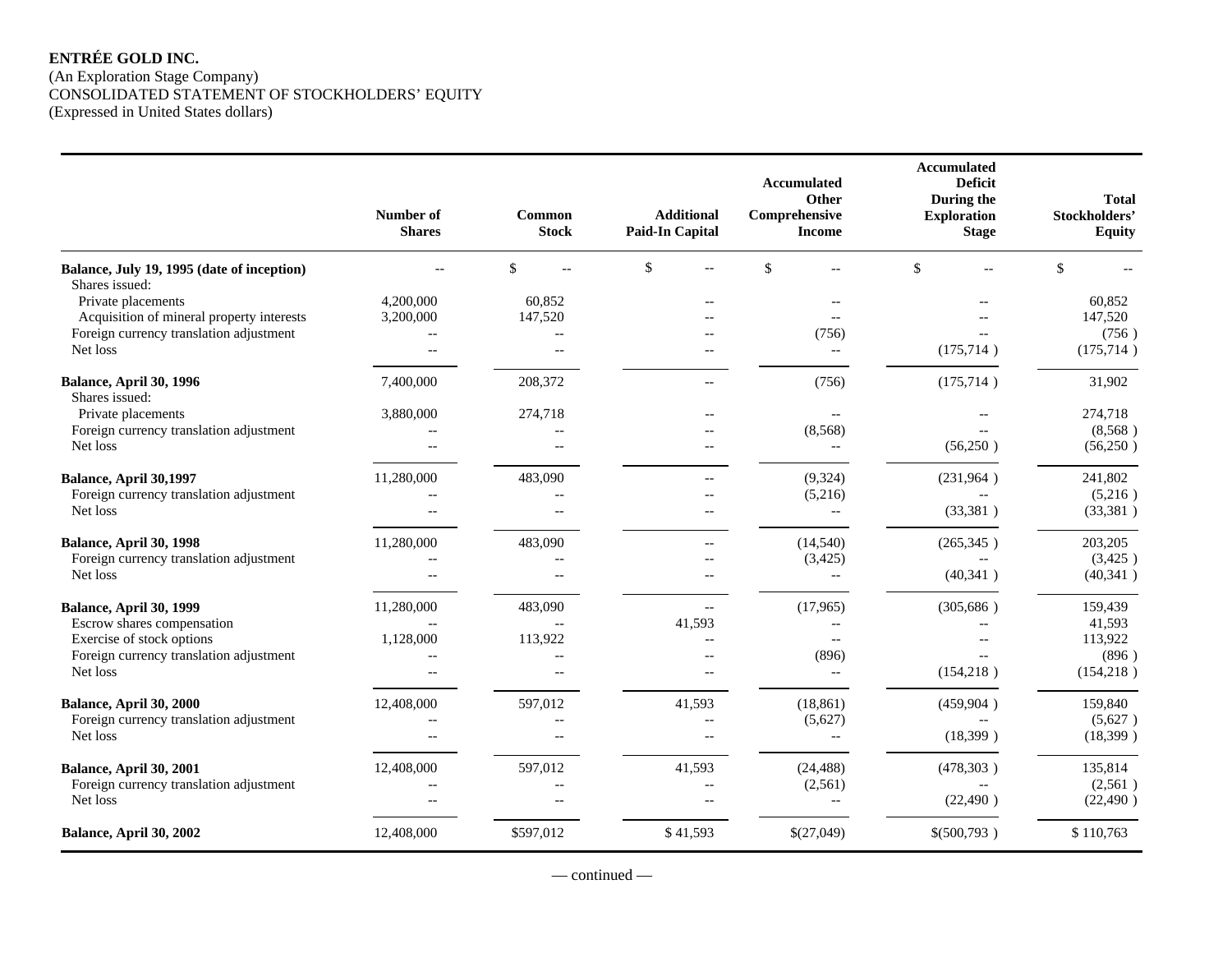# **ENTRÉE GOLD INC.**  (An Exploration Stage Company) CONSOLIDATED STATEMENT OF STOCKHOLDERS' EQUITY (Expressed in United States dollars)

|                                                    | Number of<br><b>Shares</b> | <b>Common</b><br><b>Stock</b> | <b>Additional</b><br><b>Paid-In Capital</b> | <b>Accumulated</b><br>Other<br>Comprehensive<br><b>Income</b> | Accumulated<br><b>Deficit</b><br>During the<br><b>Exploration</b><br><b>Stage</b> | <b>Total</b><br>Stockholders'<br><b>Equity</b> |
|----------------------------------------------------|----------------------------|-------------------------------|---------------------------------------------|---------------------------------------------------------------|-----------------------------------------------------------------------------------|------------------------------------------------|
| $-$ continued $-$                                  |                            |                               |                                             |                                                               |                                                                                   |                                                |
| Balance, April 30, 2002                            | 12,408,000                 | \$<br>597.012                 | \$<br>41,593                                | \$(27,049)                                                    | (500, 793)<br>$\mathbb{S}$                                                        | 110,763<br>\$                                  |
| Shares issued:                                     |                            |                               |                                             |                                                               |                                                                                   |                                                |
| Private placements                                 | 7,500,000                  | 1,351,055                     | $-$                                         | $-$                                                           | $--$                                                                              | 1,351,055                                      |
| Exercise of warrants                               | 12,500                     | 3,288                         | $-$                                         | $-$                                                           | $-$                                                                               | 3,288                                          |
| Agent's finder fee                                 | 310,000                    | 39,178                        | $-$                                         | $-$                                                           | $-$                                                                               | 39,178                                         |
| Finder's fee for mineral property interests        | 100,000                    | 35,827                        |                                             | $-1$                                                          | $- -$                                                                             | 35,827                                         |
| Debt settlement                                    | 135,416                    | 45,839                        | 5,252                                       |                                                               | $- -$                                                                             | 51,091                                         |
| Agent's warrants                                   | $\overline{\phantom{a}}$   | $-\, -$                       | 16,877                                      | --                                                            | $- -$                                                                             | 16,877                                         |
| Escrow shares compensation                         | $-$                        | $\overline{\phantom{a}}$      | 40,205                                      | $-$                                                           | $- -$                                                                             | 40,205                                         |
| Stock-based compensation                           | $-$                        | $\overline{\phantom{a}}$      | 16.660                                      | $-$                                                           | $-$                                                                               | 16,660                                         |
| Share issue costs                                  | $\overline{\phantom{m}}$   | (211, 207)                    | $\overline{\phantom{a}}$                    | $-$                                                           | $-$                                                                               | (211,207)                                      |
| Foreign currency translation adjustment            | $-$                        | $-$                           | $\overline{\phantom{m}}$                    | 73,080                                                        | $\overline{\phantom{a}}$                                                          | 73,080                                         |
| Net loss                                           |                            | $-$                           | $\overline{\phantom{m}}$                    | $-$                                                           | (1,073,320)                                                                       | (1,073,320)                                    |
| Balance, April 30, 2003<br>Shares issued:          | 20,465,916                 | 1,860,992                     | 120,587                                     | 46,031                                                        | (1,574,113)                                                                       | 453,497                                        |
| Private placements and offerings                   | 16,352,942                 | 10,891,160                    | $\overline{\phantom{m}}$                    | $-$                                                           | $-$                                                                               | 10,891,160                                     |
| Exercise of warrants                               | 3,730,372                  | 1,316,664                     | (6, 443)                                    |                                                               | $-$                                                                               | 1,310,221                                      |
| Exercise of stock options                          | 35,000                     | 18,730                        | (4,026)                                     |                                                               | $-$                                                                               | 14,704                                         |
| Agent's corporate finance fee                      | 100,000                    | 64,192                        | 8,384                                       |                                                               |                                                                                   | 72,576                                         |
| Acquisition of mineral property interests (Note 5) | 5,000,000                  | 3,806,000                     | $\overline{\phantom{a}}$                    | --                                                            | $-$                                                                               | 3,806,000                                      |
| Agent's warrants                                   | $-$                        | $-$                           | 370,741                                     |                                                               | $-$                                                                               | 370,741                                        |
| Escrow shares compensation                         | $-$                        | $-$                           | 1,949,878                                   | $-$                                                           | $-$                                                                               | 1,949,878                                      |
| Stock-based compensation                           | $-$                        | $\overline{\phantom{a}}$      | 414,847                                     | $-$                                                           | $-$                                                                               | 414,847                                        |
| Share issue costs                                  | $-$                        | (1,302,715)                   | $\sim$                                      | $-$                                                           | $-$                                                                               | (1,302,715)                                    |
| Foreign currency translation adjustment            | $-$                        | $-$                           | $-$                                         | 1,950                                                         | $\overline{a}$                                                                    | 1,950                                          |
| Net loss                                           |                            | $\overline{\phantom{a}}$      | $-$                                         | $-$                                                           | (12,505,759)                                                                      | (12, 505, 759)                                 |
| Balance, December 31, 2003                         | 45,684,230                 | \$16,655,023                  | \$2,853,968                                 | \$47,981                                                      | \$(14,079,872)                                                                    | \$5,477,100                                    |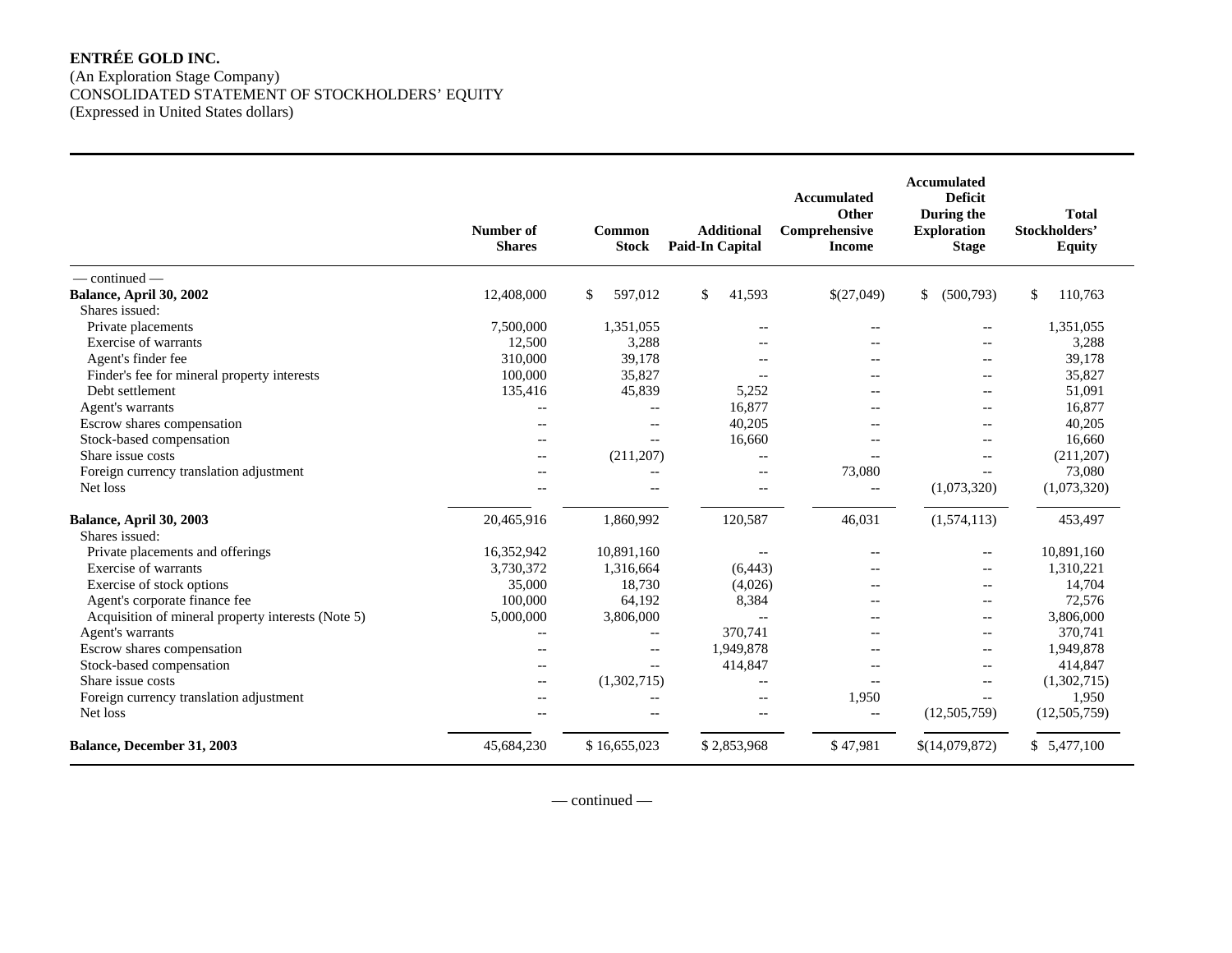# **ENTRÉE GOLD INC.**  (An Exploration Stage Company) CONSOLIDATED STATEMENT OF STOCKHOLDERS' EQUITY (Expressed in United States dollars)

|                                           | Number of      | Common                   | <b>Additional</b>      | Accumulated<br>Other<br>Comprehensive | <b>Accumulated</b><br><b>Deficit</b><br>During the<br><b>Exploration</b> | <b>Total</b><br>Stockholders' |
|-------------------------------------------|----------------|--------------------------|------------------------|---------------------------------------|--------------------------------------------------------------------------|-------------------------------|
|                                           | <b>Shares</b>  | <b>Stock</b>             | <b>Paid-In Capital</b> | <b>Income</b>                         | <b>Stage</b>                                                             | <b>Equity</b>                 |
| $-$ continued $-$                         |                |                          |                        |                                       |                                                                          |                               |
| Balance, December 31, 2003                | 45,684,230     | \$16,655,023             | \$2,853,968            | \$47,981                              | \$(14,079,872)                                                           | 5,477,100<br>\$               |
| Shares issued:                            |                |                          |                        |                                       |                                                                          |                               |
| Private placement                         | 4,600,000      | 3,846,521                | $-$                    |                                       | $-$                                                                      | 3,846,521                     |
| Exercise of warrants                      | 533,836        | 186,208                  | (13, 197)              |                                       |                                                                          | 173,011                       |
| Exercise of stock options                 | 50,000         | 26,180                   | (8,238)                |                                       | $\overline{a}$                                                           | 17,942                        |
| Warrants issued for cancellation of price |                |                          |                        |                                       |                                                                          |                               |
| guarantee (Note 5)                        | $-$            | $-$                      | 129,266                |                                       | $-$                                                                      | 129,266                       |
| Escrow shares compensation                | $-$            | $\overline{\phantom{a}}$ | 405,739                |                                       |                                                                          | 405,739                       |
| Share issue costs                         | $-$            | (21,026)                 |                        |                                       |                                                                          | (21,026)                      |
| Stock-based compensation                  | $-$            | $-$                      | 1,530,712              |                                       | $-$                                                                      | 1,530,712                     |
| Foreign currency translation adjustment   | $-$            | $\overline{a}$           |                        | 132,501                               |                                                                          | 132,501                       |
| Net loss                                  |                | $-$                      | $\overline{a}$         | $\overline{\phantom{a}}$              | (5,528,114)                                                              | (5,528,114)                   |
| Balance, December 31, 2004                | 50,868,066     | 20,692,906               | 4,898,250              | 180,482                               | (19,607,986)                                                             | 6,163,652                     |
| Shares issued:                            |                |                          |                        |                                       |                                                                          |                               |
| Exercise of warrants                      | 15,000         | 13,210                   |                        |                                       |                                                                          | 13,210                        |
| Escrow shares compensation                | $\overline{a}$ | $-$                      | (475,056)              |                                       |                                                                          | (475,056)                     |
| Stock-based compensation                  | $-$            | $-$                      | 2,518,054              |                                       | $\overline{a}$                                                           | 2.518.054                     |
| Foreign currency translation adjustment   | $-$            | $-$                      | $\overline{a}$         | (26, 183)                             | $-$                                                                      | (26, 183)                     |
| Net loss                                  | $\overline{a}$ | $-$                      | $-$                    | $\overline{a}$                        | (3,197,023)                                                              | (3,197,023)                   |
| Balance, March 31, 2005                   | 50,883,066     | 20,706,116               | 6,941,248              | 154,299                               | (22,805,009)                                                             | 4,996,654                     |
| Shares issued:                            |                |                          |                        |                                       |                                                                          |                               |
| Private placement                         | 5,665,730      | 10,170,207               | $\sim$                 | $\sim$                                | $-$                                                                      | 10,170,207                    |
| Exercise of warrants                      | 6,245,800      | 5,827,614                |                        |                                       | $\overline{a}$                                                           | 5,827,614                     |
| Exercise of stock options                 | 245,000        | 151,590                  |                        |                                       | $\overline{a}$                                                           | 151,590                       |
| Escrow shares compensation                | $-$            | $\overline{a}$           | 39,473                 |                                       | $-$                                                                      | 39,473                        |
| Share issue costs                         | $-$            | (521,798)                | $\overline{a}$         |                                       | $-$                                                                      | (521,798)                     |
| Stock-based compensation                  | $-$            | $\overline{\phantom{a}}$ | 1,960,483              |                                       |                                                                          | 1,960,483                     |
| Foreign currency translation adjustment   | $-$            | $-$                      | $-$                    | 9,400                                 |                                                                          | 9,400                         |
| Net loss                                  | $-1$           | $-$                      | $\overline{a}$         | $\sim$                                | (3,911,325)                                                              | (3,911,325)                   |
| <b>Balance, June 30, 2005</b>             | 63,039,596     | \$36,333,729             | \$8,941,204            | \$163,699                             | \$(26,716,334)                                                           | \$18,722,298                  |

The accompanying notes are an integral part of these consolidated financial statements.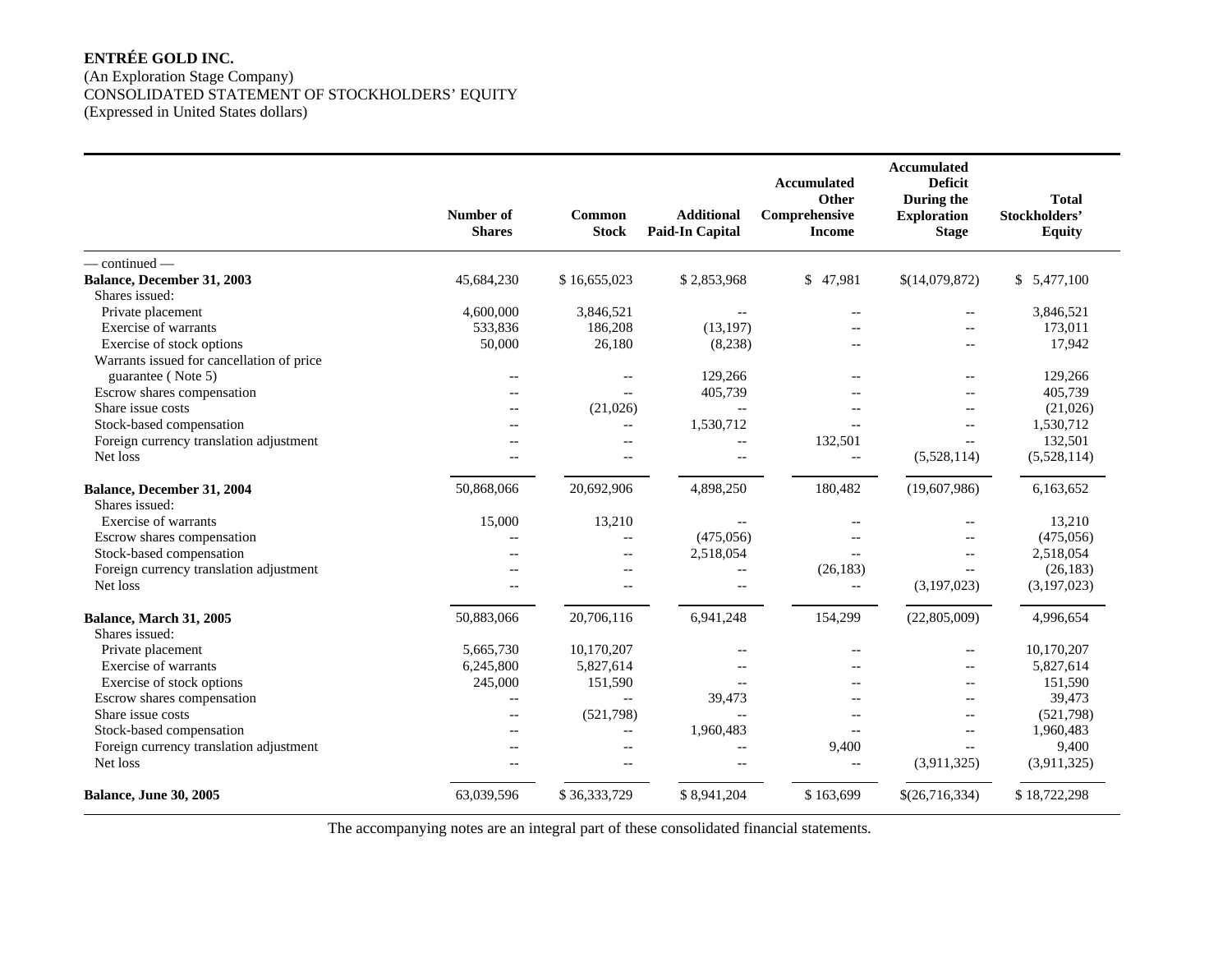(An Exploration Stage Company) CONSOLIDATED STATEMENTS OF CASH FLOWS (Unaudited) (Expressed in United States dollars)

|                                                          | <b>June 30,</b><br>2005 | Three-Month Three-Month<br><b>Period Ended Period Ended</b><br><b>June 30,</b><br>2004 | <b>Six-Month</b><br><b>Period Ended</b><br><b>June 30,</b><br>2005 | <b>Six-Month</b><br><b>Period Ended</b><br><b>June 30,</b><br>2004 | Cumulative<br><b>Period from</b><br>Inception<br>(July 19,<br>1995)<br>to June 30,<br>2005 |
|----------------------------------------------------------|-------------------------|----------------------------------------------------------------------------------------|--------------------------------------------------------------------|--------------------------------------------------------------------|--------------------------------------------------------------------------------------------|
| <b>CASH FLOWS FROM OPERATING</b>                         |                         |                                                                                        |                                                                    |                                                                    |                                                                                            |
| <b>ACTIVITIES</b>                                        |                         |                                                                                        |                                                                    |                                                                    |                                                                                            |
| Net loss                                                 | \$(3,911,325)           | \$(1,256,355)                                                                          | \$(7,108,348)                                                      | \$(1,474,283)                                                      | \$(26,716,334)                                                                             |
| Items not affecting cash:                                |                         |                                                                                        |                                                                    |                                                                    |                                                                                            |
| Depreciation                                             | 24,554                  | 3,070                                                                                  | 41,446                                                             | 9,897                                                              | 75,981                                                                                     |
| Stock-based compensation                                 | 1,960,483               | 215,266                                                                                | 4,478,537                                                          | 529,079                                                            | 6,440,756                                                                                  |
| Escrow shares compensation                               | 39,473                  | (379, 346)                                                                             | (435, 583)                                                         | (909, 220)                                                         | 2,001,832                                                                                  |
| Loss on settlement of debt                               | $-$                     |                                                                                        | $-$                                                                |                                                                    | 5,252                                                                                      |
| Warrants issued for cancellation of                      |                         |                                                                                        |                                                                    |                                                                    |                                                                                            |
| price guarantee                                          | --                      | 129,266                                                                                | $-$                                                                | 129,266                                                            | 129,266                                                                                    |
| Finder's fee paid in stock                               |                         |                                                                                        | $-$                                                                |                                                                    | 35,827                                                                                     |
| Mineral property interest paid in stock                  |                         |                                                                                        | $-$                                                                |                                                                    | 3,806,000                                                                                  |
| Changes in assets and liabilities:                       |                         |                                                                                        |                                                                    |                                                                    |                                                                                            |
| Receivables                                              | (4,905)                 | (25,758)                                                                               | (57, 559)                                                          | (58,081)                                                           | (157,969)                                                                                  |
| Prepaid expenses                                         | 8,210                   | 54,714                                                                                 | (203, 199)                                                         | (133, 531)                                                         | (265,713)                                                                                  |
| Accounts payable and accrued liabilities                 | 582,675                 | 158,848                                                                                | 659,190                                                            | 194,045                                                            | 903,792                                                                                    |
| Net cash used in operating activities                    | (1,300,835)             | (1,100,295)                                                                            | (2,625,516)                                                        | (1,712,828)                                                        | (13,741,310)                                                                               |
| <b>CASH FLOWS FROM FINANCING</b><br><b>ACTIVITIES</b>    |                         |                                                                                        |                                                                    |                                                                    |                                                                                            |
| Proceeds from issuance of capital stock                  | 16,149,412              | $-$                                                                                    | 16,162,622                                                         | 182,332                                                            | 34, 367, 536                                                                               |
| Share issue costs                                        | (521,798)               | $-$                                                                                    | (521,798)                                                          |                                                                    | (1,557,374)                                                                                |
| Net cash provided by financing activities                | 15,627,614              | $-$                                                                                    | 15,640,824                                                         | 182,332                                                            | 32,810,162                                                                                 |
| <b>CASH FLOWS FROM INVESTING</b><br><b>ACTIVITIES</b>    |                         |                                                                                        |                                                                    |                                                                    |                                                                                            |
| Acquisition of equipment                                 | (214, 567)              | (20, 177)                                                                              | (478, 338)                                                         | (97, 970)                                                          | (651,992)                                                                                  |
| Net cash used in investing activities                    | (214, 567)              | (20, 177)                                                                              | (478, 338)                                                         | (97, 970)                                                          | (651,992)                                                                                  |
| <b>Effect of foreign currency translation</b>            |                         |                                                                                        |                                                                    |                                                                    |                                                                                            |
| on cash and cash equivalents                             | 9,400                   | (62,048)                                                                               | (16,783)                                                           | (136, 603)                                                         | 163,699                                                                                    |
| Change in cash and cash equivalents<br>during the period | 14,121,612              | (1,182,520)                                                                            | 12,520,187                                                         | (1,765,069)                                                        | 18,580,558                                                                                 |
| Cash and cash equivalents,<br>beginning of period        | 4,458,946               | 4,872,946                                                                              | 6,060,371                                                          | 5,455,495                                                          |                                                                                            |
| Cash and cash equivalents, end of period                 | \$18,580,558            | \$3,690,426                                                                            | \$18,580,558                                                       | \$3,690,426                                                        | \$18,580,558                                                                               |
| Cash paid for interest during the period                 | $\mathbb{S}$            | \$<br>$-$                                                                              | \$<br>$-$                                                          | $\$$<br>--                                                         |                                                                                            |
| Cash paid for income taxes during the<br>period          | \$                      | \$                                                                                     | \$                                                                 | \$                                                                 |                                                                                            |

**Supplemental disclosure with respect to cash flows** (Note 10)

The accompanying notes are an integral part of these consolidated financial statements.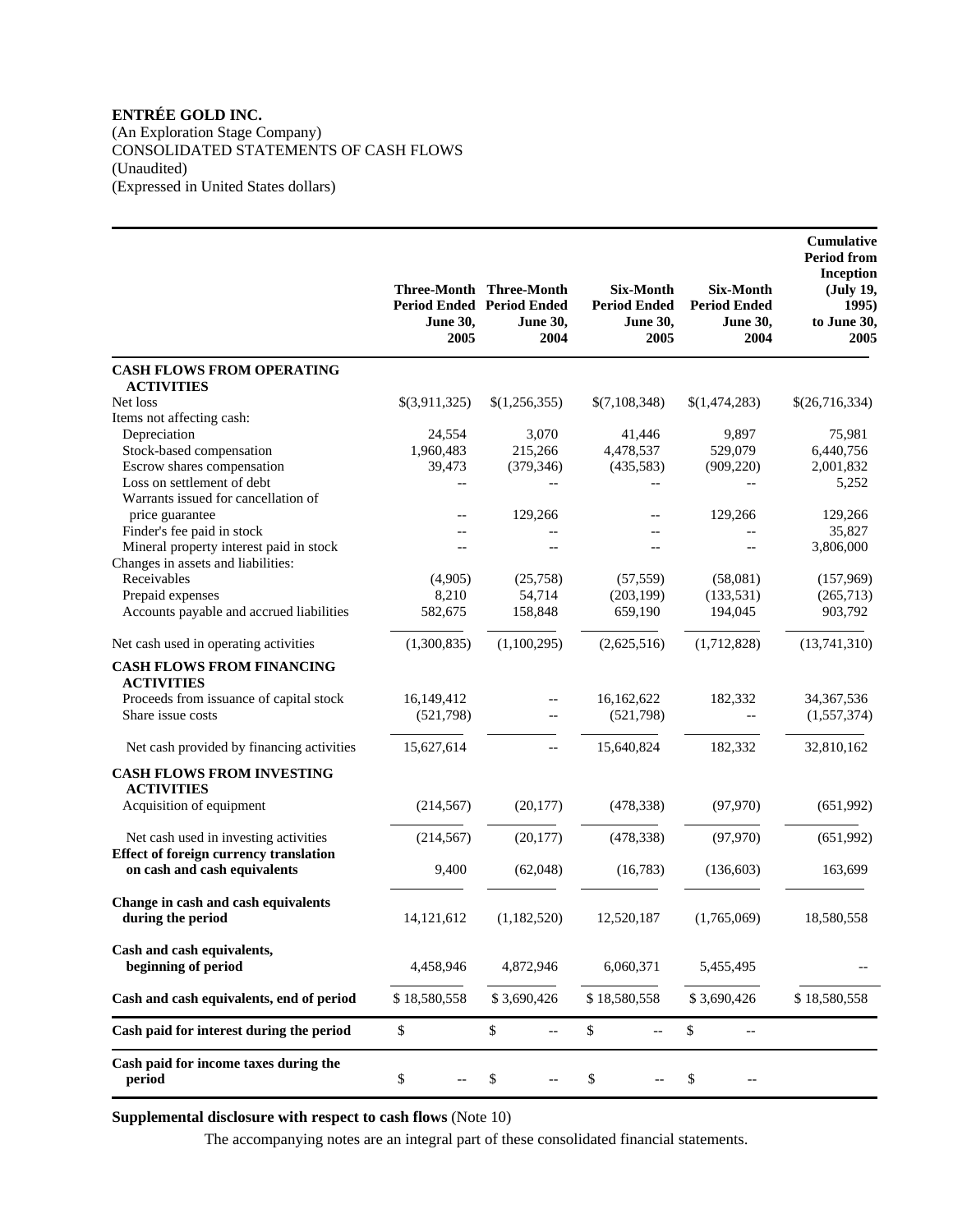(An Exploration Stage Company) NOTES TO THE CONSOLIDATED FINANCIAL STATEMENTS JUNE 30, 2005 (Unaudited) (Expressed in United States dollars)

### **1. BASIS OF PRESENTATION**

 The interim period financial statements have been prepared by the Company in conformity with generally accepted accounting principles in the United States of America. The preparation of financial data is based on accounting principles and practices consistent with those used in the preparation of annual financial statements, and in the opinion of management these financial statements contain all adjustments necessary (consisting of normally recurring adjustments) to present fairly the financial information contained therein. Certain information and footnote disclosure normally included in the financial statements prepared in conformity with generally accepted accounting principles in the United States of America have been condensed or omitted. These interim period statements should be read together with the audited financial statements and the accompanying notes included in the Company's Form 10-KSB for the year ended December 31, 2004. The results of operations for the six month period ended June 30, 2005 are not necessarily indicative of the results to be expected for the year ending December 31, 2005.

### **2. NATURE OF OPERATIONS**

 The Company was incorporated under the laws of the Province of British Columbia and continued under the laws of the Yukon Territory. The Company's principal business activity is the exploration of mineral property interests. Effective October 10, 2002, pursuant to a special resolution passed by the shareholders of the Company, the Company changed its name from Entrée Resources Inc. to Entrée Gold Inc. and consolidated its share capital on a 2:1 basis (Note 6). In December 2003, the Company changed its fiscal year end from April 30 to December 31. To date, the Company has not generated significant revenues from its operations and is considered to be in the exploration stage.

 All amounts are expressed in United States dollars, except for certain per share amounts denoted in Canadian dollars ("C\$").

### **3. SIGNIFICANT ACCOUNTING POLICIES**

### **Principles of consolidation**

 These consolidated financial statements have been prepared in conformity with generally accepted accounting principles in the United States of America and include the accounts of the Company and its wholly-owned Mongolian subsidiary, Entrée LLC. All inter-company transactions and balances have been eliminated upon consolidation. These consolidated financial statements conform in all material respects with Canadian generally accepted accounting principles ("Canadian GAAP") except as described in Note 12.

### **Asset retirement obligations**

 The Company records the fair value of the liability for closure and removal costs associated with the legal obligations upon retirement or removal of any tangible long-lived assets in accordance with Statements of Financial Accounting Standards No. 143, "Accounting for Asset Retirement Obligations". The initial recognition of any liability will be capitalized as part of the asset cost and depreciated over its estimated useful life. To date, the Company has not incurred any asset retirement obligations.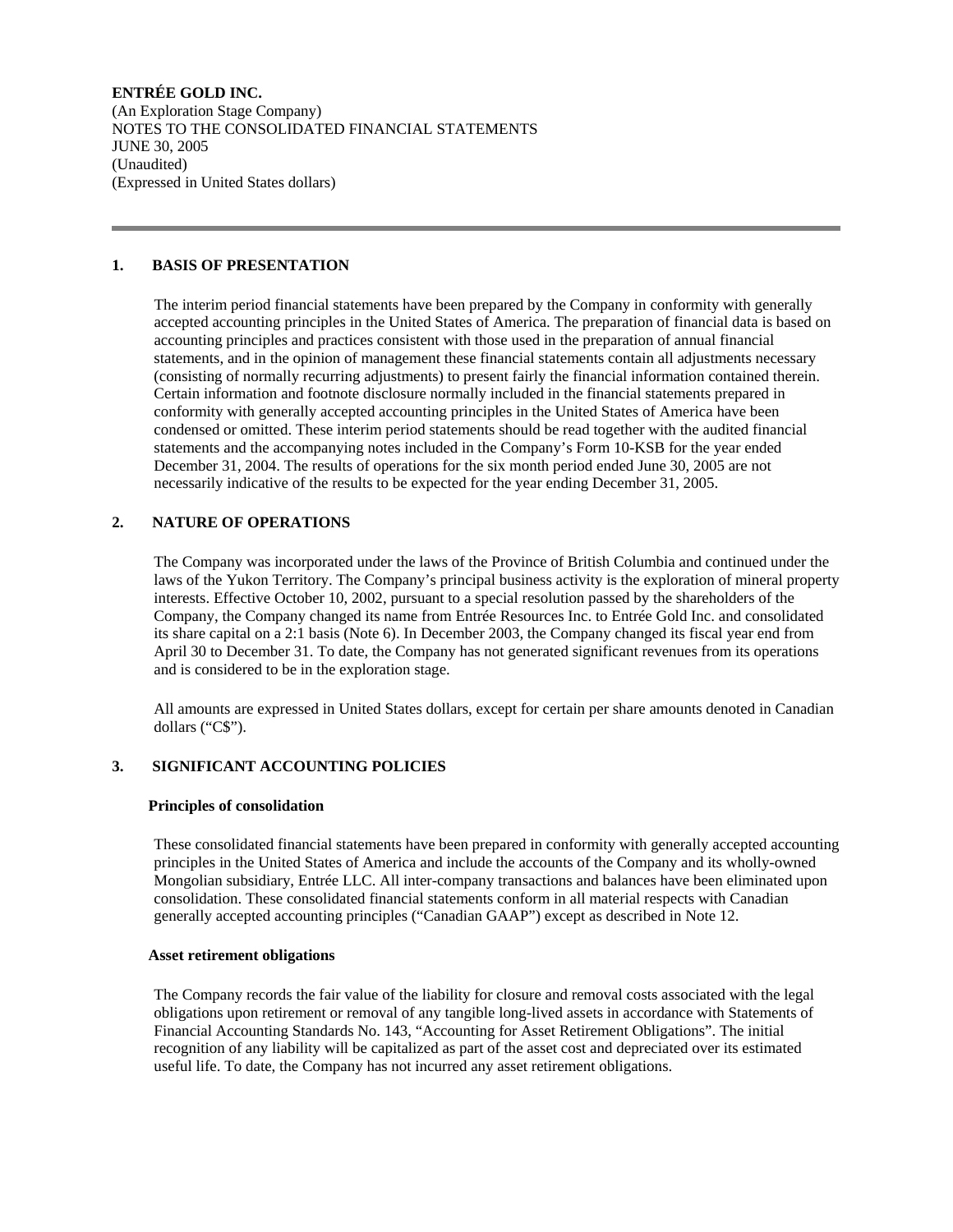### **3. SIGNIFICANT ACCOUNTING POLICIES** (cont'd…)

### **Escrow shares**

 Shares placed in escrow in connection with an initial public offering which are to be released upon achievement of certain performance criteria are considered to be contingently issueable and compensatory in nature. Accordingly, the difference between the fair value of these shares, being the trading price of the Company's publicly traded common shares, at the time they are released from escrow and their original issue price is accounted for as compensation expense in the period of release.

 As described in Note 6, certain of the Company's escrow shares were transferred to a Trustee for the benefit of future employees, officers and directors of the Company. As these performance escrow shares are considered compensatory in nature, the Company records a compensation benefit at fair value, being the trading price of the Company's publicly traded common shares, when a portion or all of these performance escrow shares are allocated to specific individuals and adjusts this compensation benefit to fair value at the end of each respective reporting period until the performance escrow shares are released from escrow.

#### **Stock-based compensation**

 Statements of Financial Accounting Standards No. 123, "Accounting for Stock-Based Compensation" ("SFAS 123") encourages, but does not require, companies to record compensation cost for stock-based employee compensation plans at fair value. Prior to May 1, 2003, the Company chose to account for stockbased compensation, excluding escrow shares, using Accounting Principles Board Opinion No. 25, "Accounting for Stock Issued to Employees" ("APB 25"). Accordingly, compensation cost for stock options is measured as the excess, if any, of the quoted market price of the Company's stock at the date of the grant over the amount an employee is required to pay for the stock. Effective for the eight month period ended December 31, 2003, the Company adopted Statements of Financial Accounting Standards No. 148, "Accounting for Stock-Based Compensation — Transition and Disclosure — an amendment of FASB Statement No. 123" whereby the Company voluntary changed to the fair value based method of accounting for stock-based employee compensation on a prospective basis.

 The Company accounts are stock-based compensation issued to non-employees in accordance with the provisions of SFAS 123 and the consensus in Emerging Issues Task Force No. 96-18, "Accounting for Equity Instruments that are Issued to Other Than Employees for Acquiring or in Conjunction with Selling, Goods or Services" ("EITF 96-18").

### **Foreign currency translation**

 The functional currency of the Company and its wholly-owned subsidiary is the Canadian dollar. Accordingly, monetary assets and liabilities denominated in a foreign currency are translated at the exchange rate in effect at the balance sheet date while non-monetary assets and liabilities denominated in a foreign currency are translated at historical rates. Revenue and expense items denominated in a foreign currency are translated at exchange rates prevailing when such items are recognized in the statement of operations. Exchange gains or losses arising on translation of foreign currency items are included in the statement of operations.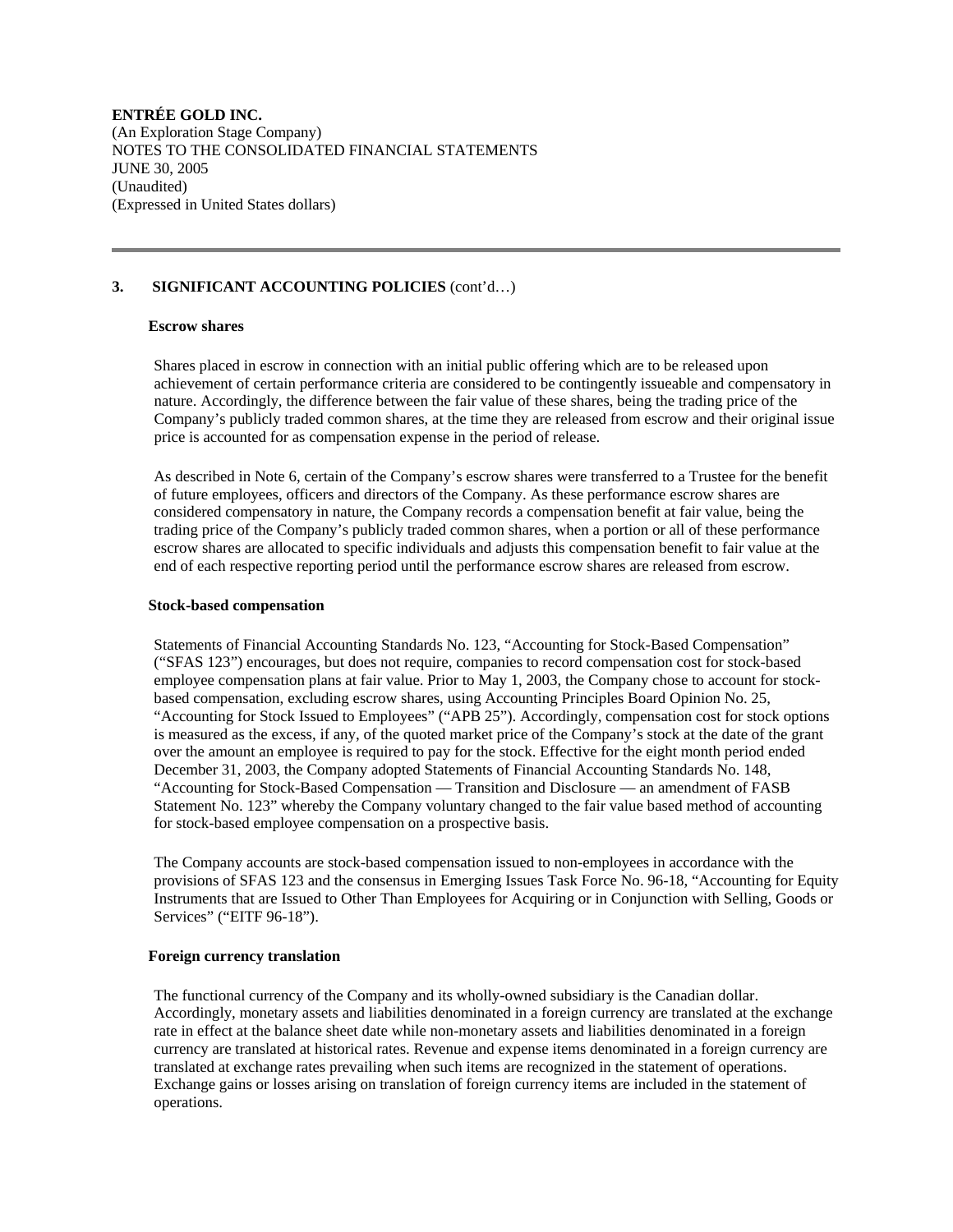# **3. SIGNIFICANT ACCOUNTING POLICIES** (cont'd…)

### **Foreign currency translation** (cont'd)

 The Company follows the current rate method of translation with respect to its presentation of these consolidated financial statements in the reporting currency, being the United States dollar. Accordingly, assets and liabilities are translated into U.S. dollars at the period-end exchange rates while revenue and expenses are translated at the prevailing exchange rates during the period. Related exchange gains and losses are included in a separate component of stockholder's equity as accumulated other comprehensive income.

### **Net loss per share**

 Basic net loss per share is computed by dividing the net loss for the period attributable to common stockholders by the weighted average number of shares of common stock outstanding during the period. Diluted net loss per share takes into consideration shares of common stock outstanding (computed under basic loss per share) and potentially dilutive shares of common stock. Diluted net loss per share is not presented separately from basic net loss per share as the conversion of outstanding stock options and warrants into common shares would be anti-dilutive. At June 30, 2005, the total number of potentially dilutive shares of common stock excluded from basic net loss per share was 20,014,200 (June 30, 2004 – 15,697,673).

 Shares that remain in escrow are excluded from the weighted average number of shares of common stock. The number of shares held in escrow excluded from the weighted average number of shares of common stock was Nil (June 30, 2004 – 5,401,350).

### **Recent accounting pronouncements**

 In December 2004, FASB issued Statement of Financial Accounting Standards No. 153, "Exchanges of Nonmonetary Assets — an amendment of APB Opinion No. 29"("SFAS 153") which amends Accounting Principles Board Opinion No. 29, "Accounting for Nonmonetary Transactions" to eliminate the exception for nonmonetary exchanges of similar productive assets and replaces it with a general exception for exchanges of nonmonetary assets that do not have commercial substance. A nonmonetary exchange has commercial substance if the future cash flows of the entity are expected to change significantly as a result of the exchange. SFAS 153 is effective for nonmonetary asset exchanges occurring in fiscal periods beginning after June 15, 2005.

 In December 2004, FASB issued Statement of Financial Accounting Standards No. 123R, "Share Based Payment" ("SFAS 123R"). SFAS 123R supersedes APB 25 and its related implementation guidance by requiring entities to recognize the cost of employee services received in exchange for awards of equity instruments based on the grant-date fair value of those awards (with limited exceptions) and revises SFAS 123 as follows:

 i. Public entities are required to measure liabilities incurred to employees in share-based payment transactions at fair value and nonpublic entities may elect to measure their liabilities to employees incurred in share-based payment transactions at their intrinsic value whereas under SFAS 123, all sharebased payment liabilities were measured at their intrinsic value.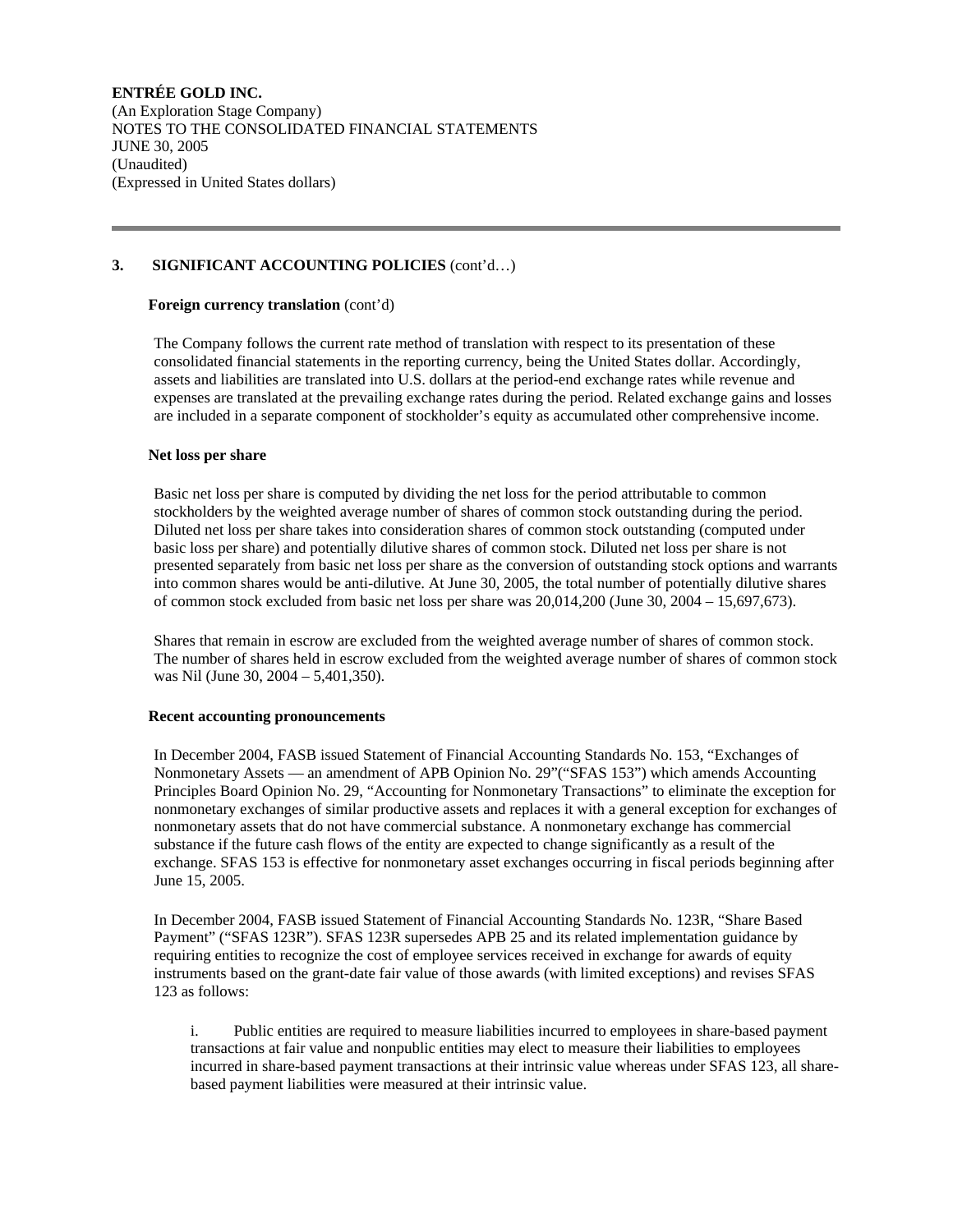### **3. SIGNIFICANT ACCOUNTING POLICIES** (cont'd…)

### **Recent accounting pronouncements** (cont'd)

 ii. Nonpublic entities are required to calculate fair value using an appropriate industry sector index for the expected volatility of its share price if it is not practicable to estimate the expected volatility of the entity's share price.

 iii. Entities are required to estimate the number of instruments for which the requisite service is expected to be rendered as opposed to accounting for forfeitures as they occur.

 iv. Incremental compensation cost for a modification of the terms or conditions of an award is measured by comparing the fair value of the modified award with the fair value of the award immediately before the modification whereas SFAS 123 required that the effects of a modification be measured as the difference between the fair value of the modified award at the date it is granted and the award's value immediately before the modification determined based on the shorter of (1) its remaining initially estimated expected life or (2) the expected life of the modified award.

 SFAS 123R also clarifies and expands guidance in several areas, including measuring fair value, classifying an award as equity or as a liability and attributing compensation cost to reporting periods. SFAS 123R does not change the accounting guidance for share-based payment transactions with parties other than employees provided in SFAS 123 as originally issued and EITF 96-18. SFAS 123R also does not address the accounting for employee share ownership plans which are subject to Statement of Position 93-6, "Employers'Accounting for Employee Stock Ownership Plans". Public entities (other than those filing as small business issuers) will be required to apply SFAS 123R as of the first annual reporting period that begins after June 15, 2005. Public entities that file as small business issuers will be required to apply SFAS 123R in the first annual reporting period that begins after December 15, 2005. For nonpublic entities, SFAS 123R must be applied as of the beginning of the first annual reporting period beginning after December 15, 2005.

 The adoption of these new pronouncements are not expected to have a material effect on the Company's consolidated financial position or results of operations.

### **4. EQUIPMENT**

|                  |           | June 30, 2005                             |                                 |           | <b>December 31, 2004</b>                  |                                 |
|------------------|-----------|-------------------------------------------|---------------------------------|-----------|-------------------------------------------|---------------------------------|
|                  | Cost      | <b>Accumulated</b><br><b>Depreciation</b> | <b>Net Book</b><br><b>Value</b> | Cost      | <b>Accumulated</b><br><b>Depreciation</b> | <b>Net Book</b><br><b>Value</b> |
| Office           |           |                                           |                                 |           |                                           |                                 |
| equipment        | \$ 38,730 | \$<br>5.618                               | \$ 33,112                       | \$17,803  | \$<br>3.964                               | \$13.839                        |
| Computer         |           |                                           |                                 |           |                                           |                                 |
| equipment        | 99.421    | 50,016                                    | 49,405                          | 38.422    | 20.215                                    | 18,207                          |
| Field equipment  | 229,555   | 8.992                                     | 220.563                         | 117.431   | 10.357                                    | 107,074                         |
| <b>Buildings</b> | 284,287   | 11,356                                    | 272.931                         | --        | --                                        |                                 |
|                  | \$651.993 | \$75,982                                  | \$576.011                       | \$173,656 | \$ 34,536                                 | \$139,120                       |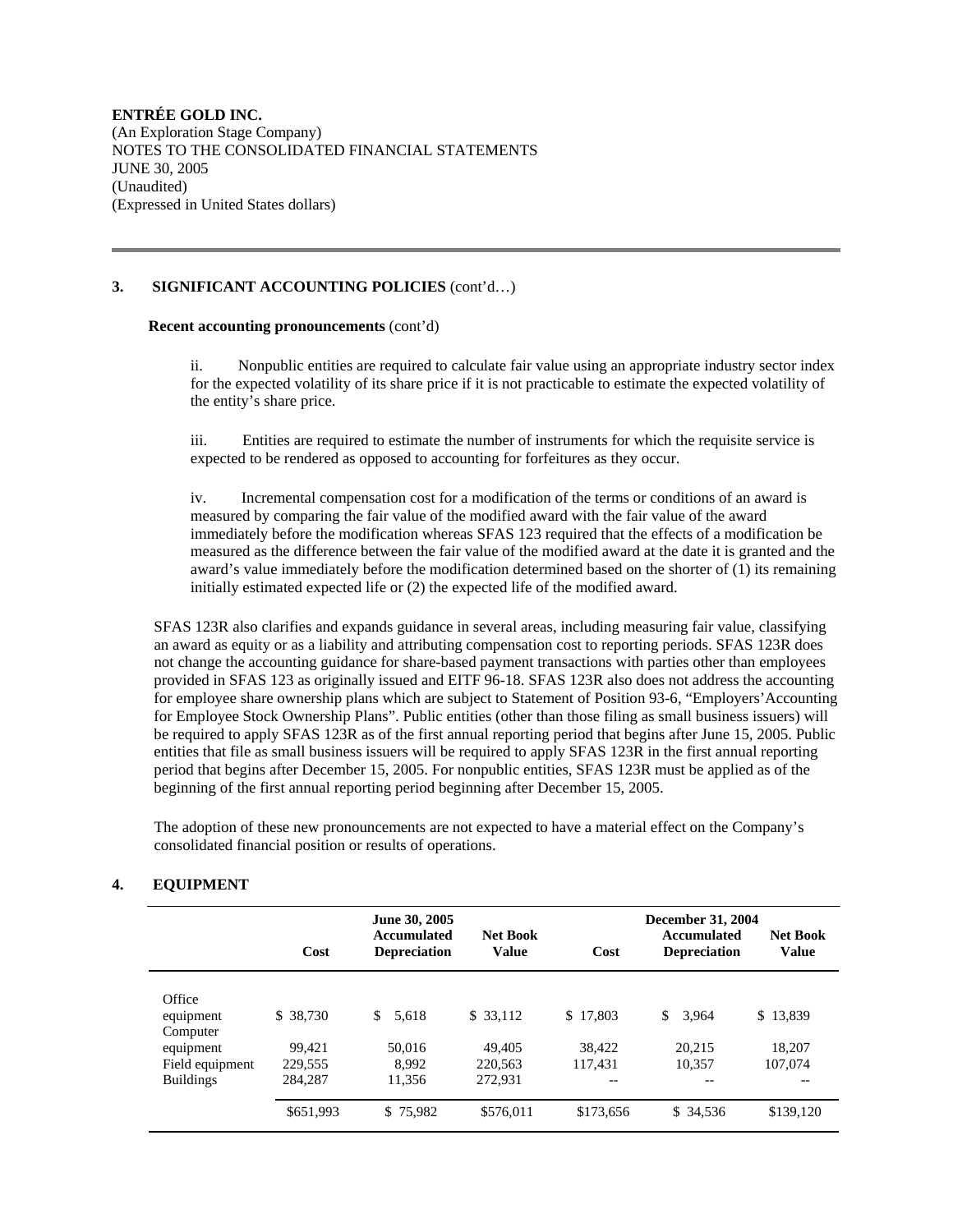### **5. MINERAL PROPERTY INTERESTS**

 Title to mineral property interests involves certain inherent risks due to the difficulties of determining the validity of certain claims as well as the potential for problems arising from the frequently ambiguous conveyancing history characteristic of many mineral property interests. The Company has investigated title to its mineral property interests and, to the best of its knowledge, title to the mineral property interests are in good standing.

 Under the terms of an option agreement completed in July, 2002, the Company had the right to acquire up to a 60% interest in three mineral concessions (collectively, the "Lookout Hill Property"), located in southern Mongolia, from Mongol Gazar Co., Ltd. ("Mongol Gazar"), the Mongolian owner. In November 2003, pursuant to an amended purchase agreement which replaced the previous option agreement and all obligations thereunder, the Company acquired from Mongol Gazar a 100% interest in the Lookout Hill Property, free of all royalties. As consideration, the Company paid \$5,500,000, issued 5,000,000 common shares at a value of \$3,806,000 and agreed to pay Mongol Gazar the amount, if any, by which the net proceeds from the sale of the 5,000,000 shares issued to Mongol Gazar in this transaction is less than \$5,000,000 (the "Minimum Price Guarantee").

 For the above purchase price, the Company also acquired a 100% interest in a fourth mineral concession (the "Ulziit Uul Property") located in southern Mongolia.

 On April 20, 2004, subject to TSX Venture Exchange ("TSX-V") regulatory approval which was received on June 14, 2004, the Company agreed to issue non-transferable warrants to purchase up to 250,000 shares of the Company (issued) at a price of C\$1.05 per share for two years to Mongol Gazar, in satisfaction of the Minimum Price Guarantee previously provided to Mongol Gazar. The fair value of the warrants was estimated to be \$129,266. In addition, Mongol Gazar has agreed to transfer to the Company's subsidiary, Entrée LLC, its 100% interest in an exploration licence located in Khanbogd, Omnogovi, Mongolia (the "Khatsavch Property").

 In October, 2004, the Company granted to Ivanhoe Mines Ltd. ("Ivanhoe") the right to earn, over an eight year period, a participating interest in a certain portion of its Lookout Hill Property (the "Project Property"). Under the agreement, Ivanhoe must spend a minimum of \$3 million in order to earn surface rights in the Project Property and a minimum of \$20 million in order to earn any mineral rights interest in the Project Property and may acquire up to an 80% interest in mineralization below a depth of 560 metres and a 70% interest in mineralization above a depth of 560 metres by spending \$35 million. Thereafter, the Company has the right to require Ivanhoe to fund its share of subsequent project costs through to production, to be recovered from production cash flow. The agreement with Ivanhoe also provided for Ivanhoe to subscribe for 4,600,000 units of the Company at a price of C\$1.00 per unit (completed in November 2004).

 The Company's exploration licenses begin to expire in March 2008 through to October 2010. The total estimated annual fees in order to maintain these licenses in good standing is approximately \$280,000 payable in March 2006 for the ensuing 12 month period.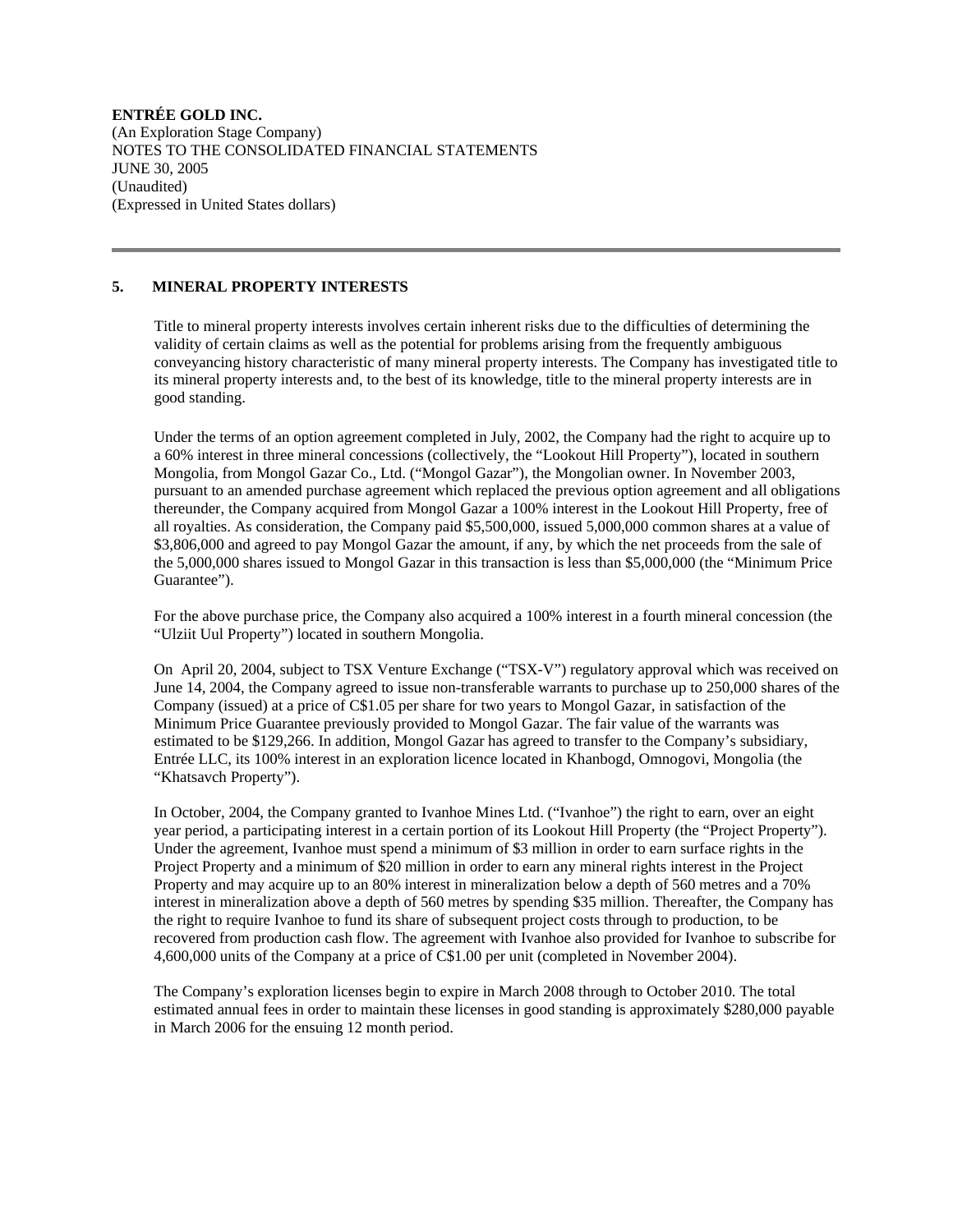(An Exploration Stage Company) NOTES TO THE CONSOLIDATED FINANCIAL STATEMENTS JUNE 30, 2005 (Unaudited) (Expressed in United States dollars)

# **5. MINERAL PROPERTY INTERESTS** (cont'd…)

|                                | <b>Three Month</b><br><b>Period Ended</b><br><b>June 30,</b><br>2005 | <b>Three Month</b><br><b>Period Ended</b><br><b>June 30,</b><br>2004 | <b>Six Month</b><br><b>Period Ended</b><br><b>June 30,</b><br>2005 | <b>Six Month</b><br><b>Period Ended</b><br><b>June 30,</b><br>2004 |
|--------------------------------|----------------------------------------------------------------------|----------------------------------------------------------------------|--------------------------------------------------------------------|--------------------------------------------------------------------|
| <b>Lookout Hill:</b>           |                                                                      |                                                                      |                                                                    |                                                                    |
| Acquisition                    | \$<br>43,382                                                         | 180,277<br>S.                                                        | \$<br>92,592                                                       | 183,964<br>\$                                                      |
| Assaying, testing and analysis | 61,277                                                               | 81,487                                                               | 70,354                                                             | 88,144                                                             |
| Camp and field supplies        | 347,341                                                              | 481,343                                                              | 579,745                                                            | 486,943                                                            |
| Drilling                       | 314,616                                                              | 248,068                                                              | 314,616                                                            | 303,993                                                            |
| Geological and geophysical     | 647,563                                                              | 152,253                                                              | 1,488,921                                                          | 218,080                                                            |
| Travel and accommodation       | 77,658                                                               | 26,248                                                               | 113,399                                                            | 45,240                                                             |
|                                | 1,491,837                                                            | 1,169,676                                                            | 2,659,627                                                          | 1,326,364                                                          |
| <b>Ulziit Uul:</b>             |                                                                      |                                                                      |                                                                    |                                                                    |
| Acquisition                    | 1,630                                                                |                                                                      | 3,476                                                              |                                                                    |
| Assaying, testing and analysis | 13,341                                                               |                                                                      | 13,341                                                             |                                                                    |
| Camp and field supplies        | 182,003                                                              |                                                                      | 182,190                                                            |                                                                    |
| Drilling                       |                                                                      |                                                                      | 1,174                                                              |                                                                    |
| Geological and geophysical     | 251,403                                                              |                                                                      | 251,403                                                            |                                                                    |
| Travel and accommodation       |                                                                      |                                                                      |                                                                    |                                                                    |
|                                | 448,377                                                              | $\overline{a}$                                                       | 451,584                                                            |                                                                    |
| Khatsavch:                     |                                                                      |                                                                      |                                                                    |                                                                    |
| Acquisition                    |                                                                      |                                                                      | 17                                                                 |                                                                    |
|                                | $-$                                                                  | $-$                                                                  | 17                                                                 |                                                                    |
| Other                          |                                                                      |                                                                      |                                                                    |                                                                    |
| Geological and geophysical     |                                                                      | 20,031                                                               |                                                                    | 20,031                                                             |
|                                | $-$                                                                  | 20,031                                                               | $-$                                                                | 20,031                                                             |
|                                | \$1,940,214                                                          | \$1,189,707                                                          | \$3,111,228                                                        | \$1,346,395                                                        |

### **6. COMMON STOCK**

 In October 2002, the Company consolidated its issued share capital on a two old shares for one new share basis. Authorized share capital remained unchanged. All references to share and per share amounts in these consolidated financial statements have been adjusted accordingly.

 In May 2004, the Company received shareholder approval to amend its Articles to increase the authorized share capital of the Company from 100,000,000 common shares without par value to an unlimited number of common shares without par value.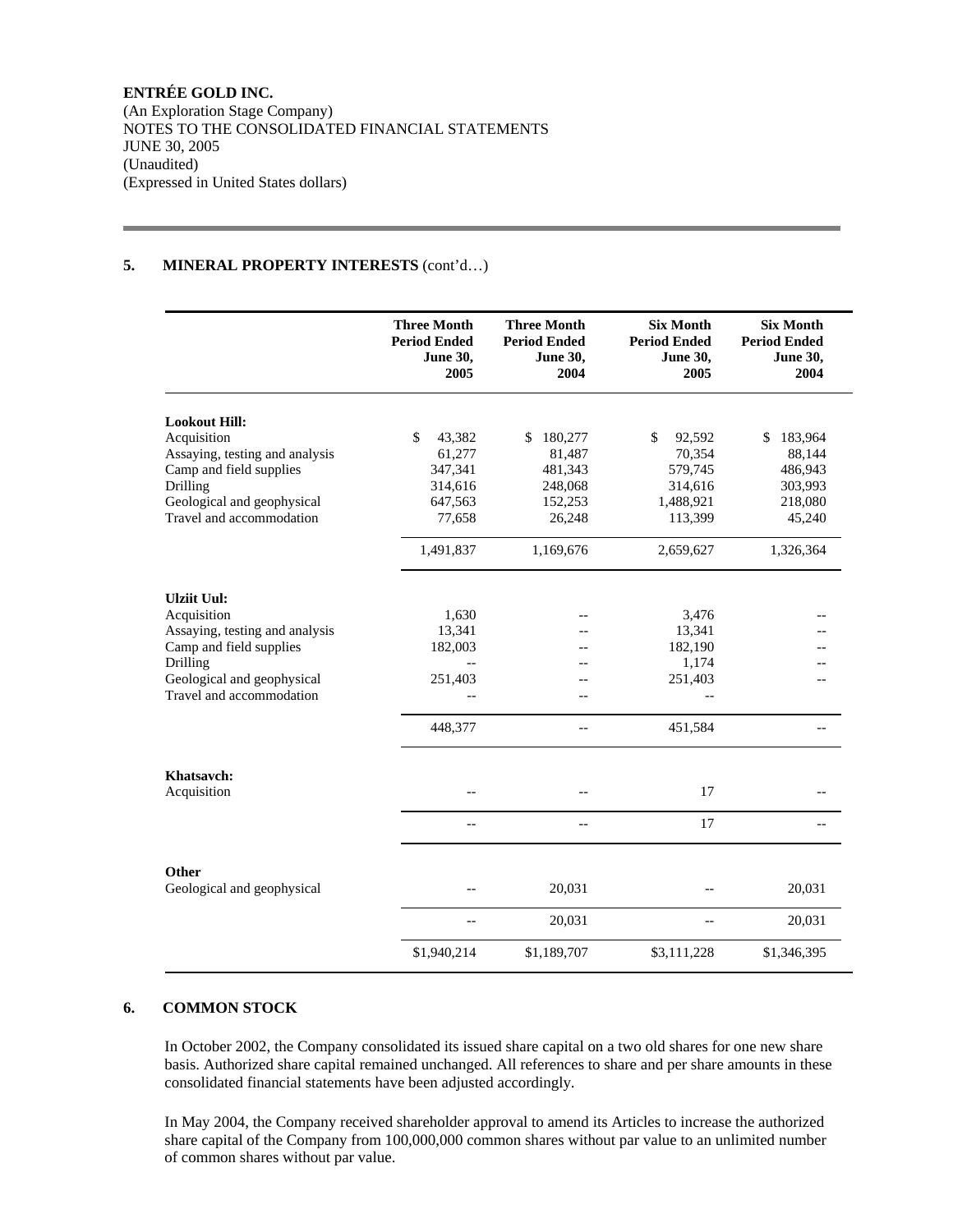### **6. COMMON STOCK** (cont'd…)

#### **Share issuances**

 In July 1995, the Company completed a private placement consisting of 4,200,000 common shares issued at a price of C\$0.02 per share for gross proceeds of \$60,852.

 In July 1995, the Company issued 3,200,000 shares at a value of \$147,520 for the acquisition of a mineral property interest in Costa Rica. This mineral property was abandoned in 2001.

 In January 1997, the Company completed a private placement consisting of 1,680,000 common shares issued at a price of C\$0.06 per share for gross proceeds of \$77,553.

 In April 1997, the Company completed a private placement consisting of 2,200,000 common shares issued at a price of C\$0.12 per share for gross proceeds of \$197,165.

 In February 2000, the Company issued 1,128,000 common shares for cash proceeds of \$113,922 on the exercise of stock options.

 In September 2002, the Company completed a brokered private placement consisting of 4,000,000 units issued at a price of C\$0.20 per unit for gross proceeds of \$505,520. Each unit consisted of one common share and one-half non-transferable share purchase warrant. Each whole share purchase warrant entitled the holder to acquire one additional common share at a price of C\$0.40 per share for a period of one year. As part of this private placement, the Company issued 310,000 units as a finder's fee to the agent. Each agent's unit consisted of one common share and one-half non-transferable share purchase warrant whereby each whole share purchase warrant entitled the agent to acquire one additional common share at a price of C\$0.40 per share for a period of one year. Related share issue costs of \$112,338 were comprised of cash costs totaling \$72,556 and the fair value of 310,000 units estimated at \$39,782, of which \$39,178 was assigned to the common shares and \$604 was assigned to the warrants.

 In January 2003, the Company completed a combination brokered and non-brokered private placement consisting of 2,500,000 units issued at a price of C\$0.35 per unit for gross proceeds of \$569,975. Each unit consisted of one common share and one-half non-transferable share purchase warrant. Each whole share purchase warrant entitled the holder to acquire one additional common share at a price of C\$0.40 per share for a period of one year. As part of this private placement, the Company issued 329,723 agent's warrants whereby each warrant entitled the agent to acquire one additional common share at a price of C\$0.40 per share for a period of one year. Related share issue costs of \$94,461 were comprised of cash costs totaling \$78,188 and the fair value of the agents warrants estimated at \$16,273.

 In January 2003, the Company issued 100,000 common shares at a value of \$35,827 as a finder's fee towards the acquisition of mineral property interests (Note 5).

 In February 2003, the Company issued 12,500 common shares for proceeds of \$3,288 on the exercise of warrants.

 In March 2003, the Company issued 135,416 common shares at a value of \$45,839 and 67,708 nontransferable share purchase warrants with a value of \$5,252 to settle accounts payable totalling \$45,839 resulting in a loss on settlement of \$5,252. Each share purchase warrant entitled the holder to acquire one additional common share at a price of C\$0.60 per share for a period of one year.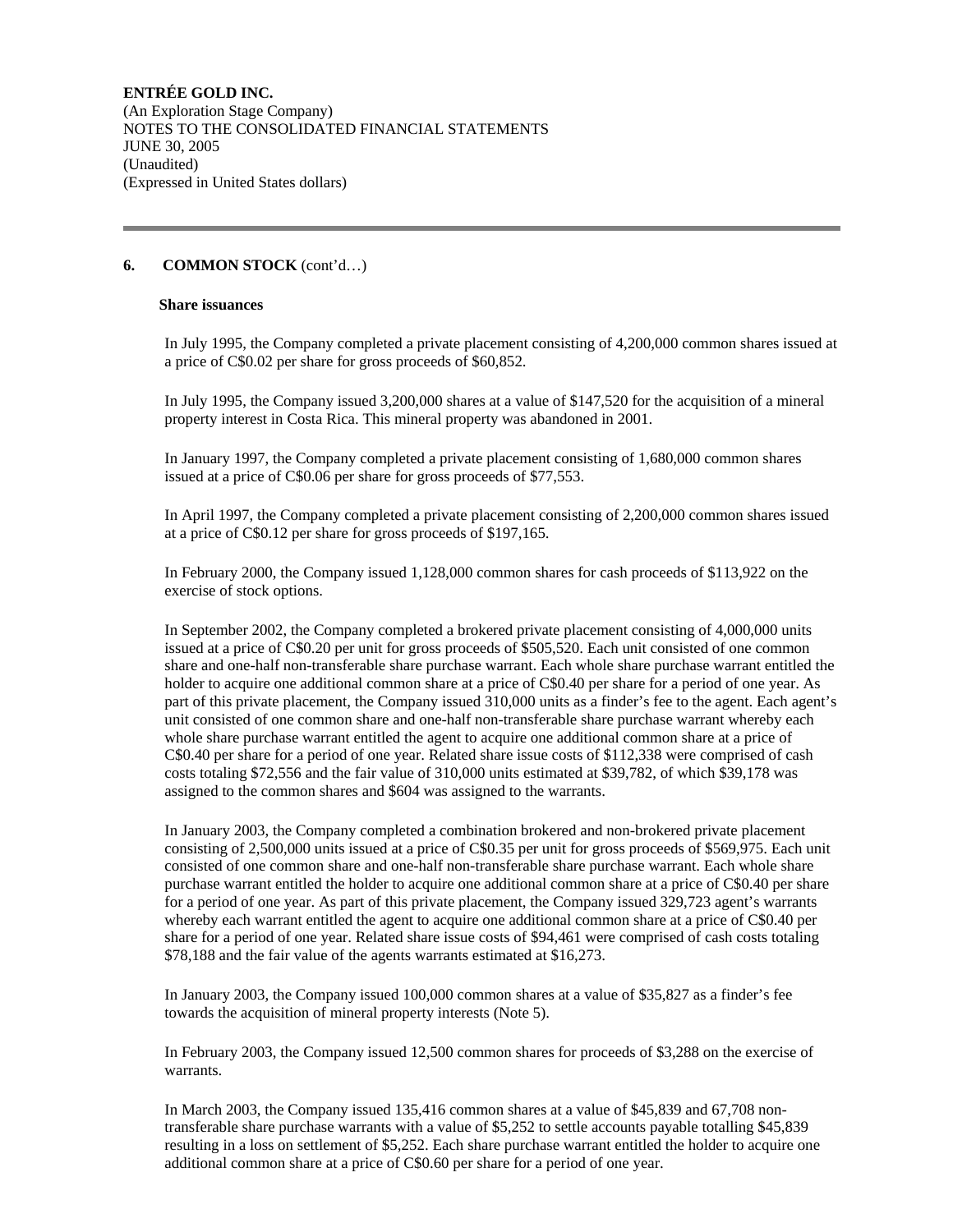(An Exploration Stage Company) NOTES TO THE CONSOLIDATED FINANCIAL STATEMENTS JUNE 30, 2005 (Unaudited) (Expressed in United States dollars)

### **6. COMMON STOCK** (cont'd…)

### **Share issuances** (cont'd…)

 In April 2003, the Company completed a non-brokered private placement consisting of 1,000,000 units issued at a price of C\$0.40 per unit for proceeds of \$275,560. Each unit consisted of one common share and one non-transferable share purchase warrant. Each share purchase warrant entitles the holder to acquire one additional common share at a price of C\$0.50 per share for the first year and at C\$0.60 per share for the second year. The Company incurred costs of \$4,408 with respect to this private placement.

 In August 2003, the Company completed a non-brokered private placement consisting of 2,000,000 common shares issued at a price of C\$0.20 per share for gross proceeds of \$288,360. Related share issue costs of \$15,270 were charged as a reduction to the gross proceeds raised on the non-brokered private placement.

 In October 2003, the Company completed a short-form offering and issued 2,352,942 units at a price of C\$0.85 per unit for gross proceeds of \$1,510,400. Each unit consisted of one common share and one-half of one non-transferable share purchase warrant. Each whole share purchase warrant allows the holder to purchase one additional common share at an exercise price of C\$1.06 on or before October 22, 2005. The agent for the offering was paid a cash commission of 8.5% of the gross proceeds received, or \$128,384, in respect of units sold and received agent's warrants to acquire common shares equal to 10% of the number of units sold, or 235,294 warrants. The agent's warrants allow the agent to purchase one additional common share at an exercise price of C\$0.95 per share on or before October 22, 2004. The agent was also issued 100,000 units as a corporate finance fee. Each agent's unit consists of one common share and one-half of one non-transferable share purchase warrant. Each whole share purchase warrant allows the agent to purchase one additional common share at an exercise price of C\$0.95 on or before October 22, 2004. Related share issue costs of \$296,296 were comprised of cash costs totaling \$164,004 and the fair value of 100,000 agents units estimated at \$72,576 and the fair value of 235,294 agent's warrants estimated at \$59,716. The fair value of the agent's units of \$72,576 consisted of \$64,192 assigned to the common shares and \$8,384 assigned to the warrants.

 In October 2003, the Company completed a brokered private placement consisting of 12,000,000 units at a price of C\$1.00 per unit for gross proceeds of \$9,092,400. Each unit consisted of one common share and one-half of one non-transferable share purchase warrant. Each whole share purchase warrant allows the holder to purchase one additional common share at an exercise price of C\$1.35 on or before October 31, 2005. The agent for the offering was paid a cash commission of 6.5% of the gross proceeds received in respect of units sold by the agent up to 11,500,000 units, or \$566,381, and received 920,000 agent's warrants. The agent's warrants allow the agent to purchase one additional common share at an exercise price of C\$1.35 per share on or before April 30, 2005. Related share issue costs of \$991,149 were comprised of cash costs totaling \$680,124 and the fair value of the agents warrants estimated at \$311,025.

 In November 2003, the Company issued 5,000,000 shares at a value of \$3,806,000 for the acquisition of a mineral property interest (Note 5).

 During the eight month period ended December 31, 2003 the Company issued 3,730,372 common shares for cash proceeds of \$1,310,221 on the exercise of warrants. The warrants exercised had a corresponding fair value of \$6,443 when issued which has been transferred from additional paid-in capital to common stock on the exercise of the warrants.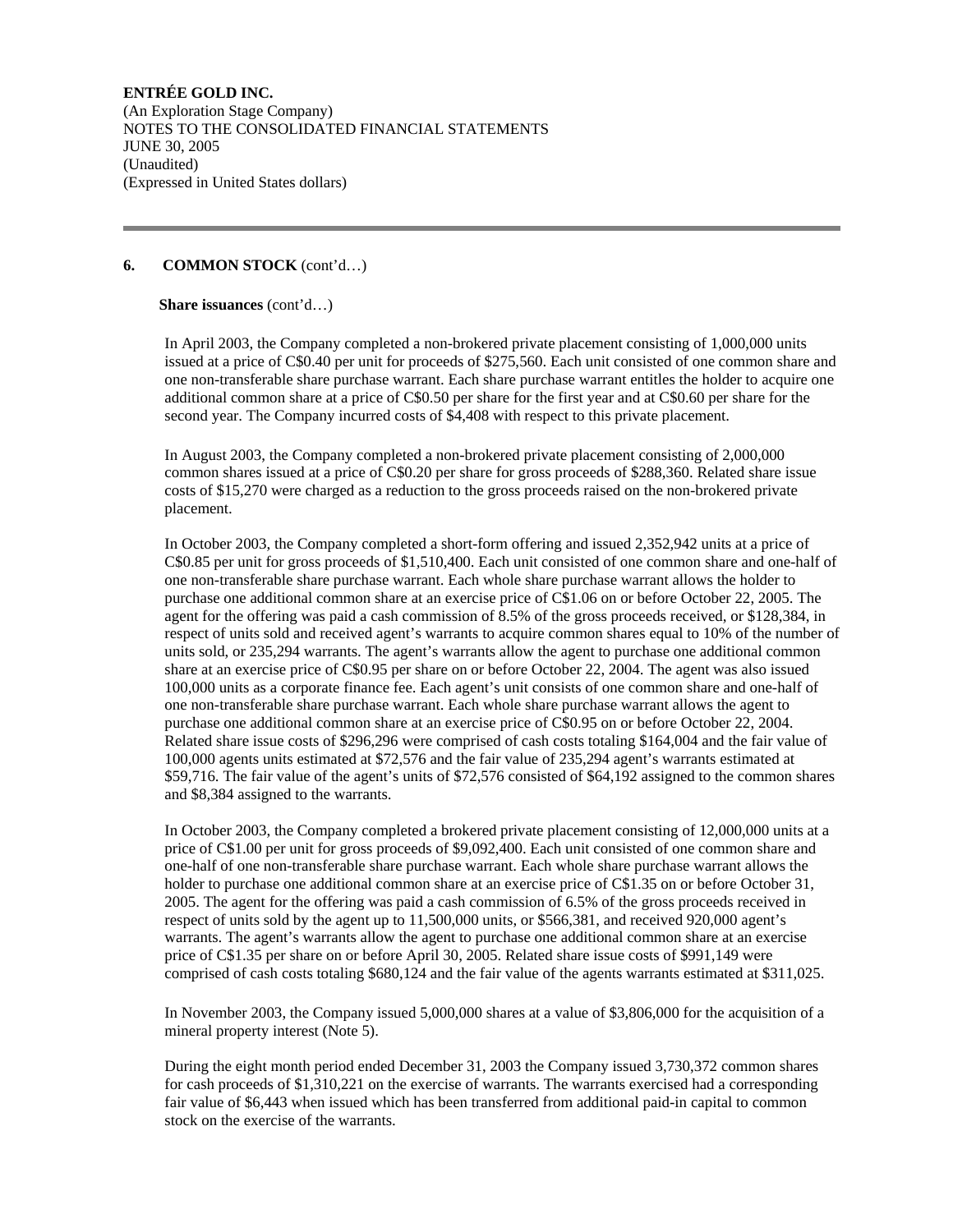# **6. COMMON STOCK** (cont'd…)

### **Share issuances** (cont'd…)

 During the eight month period ended December 31, 2003, the Company issued 35,000 common shares for cash proceeds of \$14,704 on the exercise of stock options. The fair value recorded when the options were granted of \$4,026 has been transferred from additional paid-in capital to common stock on the exercise of the options.

 In January 2004, the Company issued 50,000 common shares for cash proceeds of \$17,942 on the exercise of stock options. The fair value recorded when the options were granted of \$8,238 has been transferred from additional paid-in capital to common stock on the exercise of the options.

 In November 2004, the Company completed a non-brokered private placement consisting of 4,600,000 units at a price of C\$1.00 per unit for gross proceeds of \$3,846,521. Each unit consisted of one common share and one non-transferable share purchase warrant. Each share purchase warrant entitles the holder to purchase one additional common share at a price of C\$1.10 on or before November 9, 2006. Pursuant to an agreement with the Company, the placee, being Ivanhoe, has a pre-emptive right to such percentage of any future offering of securities by the Company to enable them to preserve their pro-rata ownership interest in the Company after their acquisition of these 4,600,000 units. Related share issue costs were comprised of cash costs totalling \$21,026.

 During the year ended December 31, 2004, the Company issued 533,836 common shares for cash proceeds of \$173,011 on the exercise of warrants. Certain of the warrants exercised had a corresponding fair value of \$13,197 when issued which has been transferred from additional paid-in capital to common stock on the exercise of the warrants.

 During the three month period ended March 31, 2005, the Company issued 15,000 common shares for cash proceeds of \$13,210 on the exercise of warrants.

 In June 2005, the Company completed a non-brokered private placement consisting of 5,665,730 units at a price of C\$2.20 per unit for gross proceeds of \$10,170,207. Each unit consisted of one common share and one non-transferable share purchase A warrant and one non-transferable share purchase B warrant. Two A warrants entitle the holder to purchase one common share of the Company at a price of C\$2.75 for a period of two years. Two B warrants entitle the holder to purchase one common share of the Company at a price of C\$3.00 for a period of two years. Pursuant to an agreement with the Company, the placee, Kennecott Canada Exploration Inc. (an indirect wholly-owned subsidiary of Rio Tinto plc) has the right to acquire additional securities and participate in future financings by the Company so as to maintain its proportional equity in the Company. Related share issue costs were comprised of cash costs totalling \$521,798.

 During the three month period ended June 30, 2005, the Company issued 6,245,800 common shares for aggregate cash proceeds of \$5,827,614 on the exercise of warrants.

 During the three month period ended June 30, 2005, the Company issued 245,000 common shares for aggregate cash proceeds of \$151,590 on the exercise of stock options.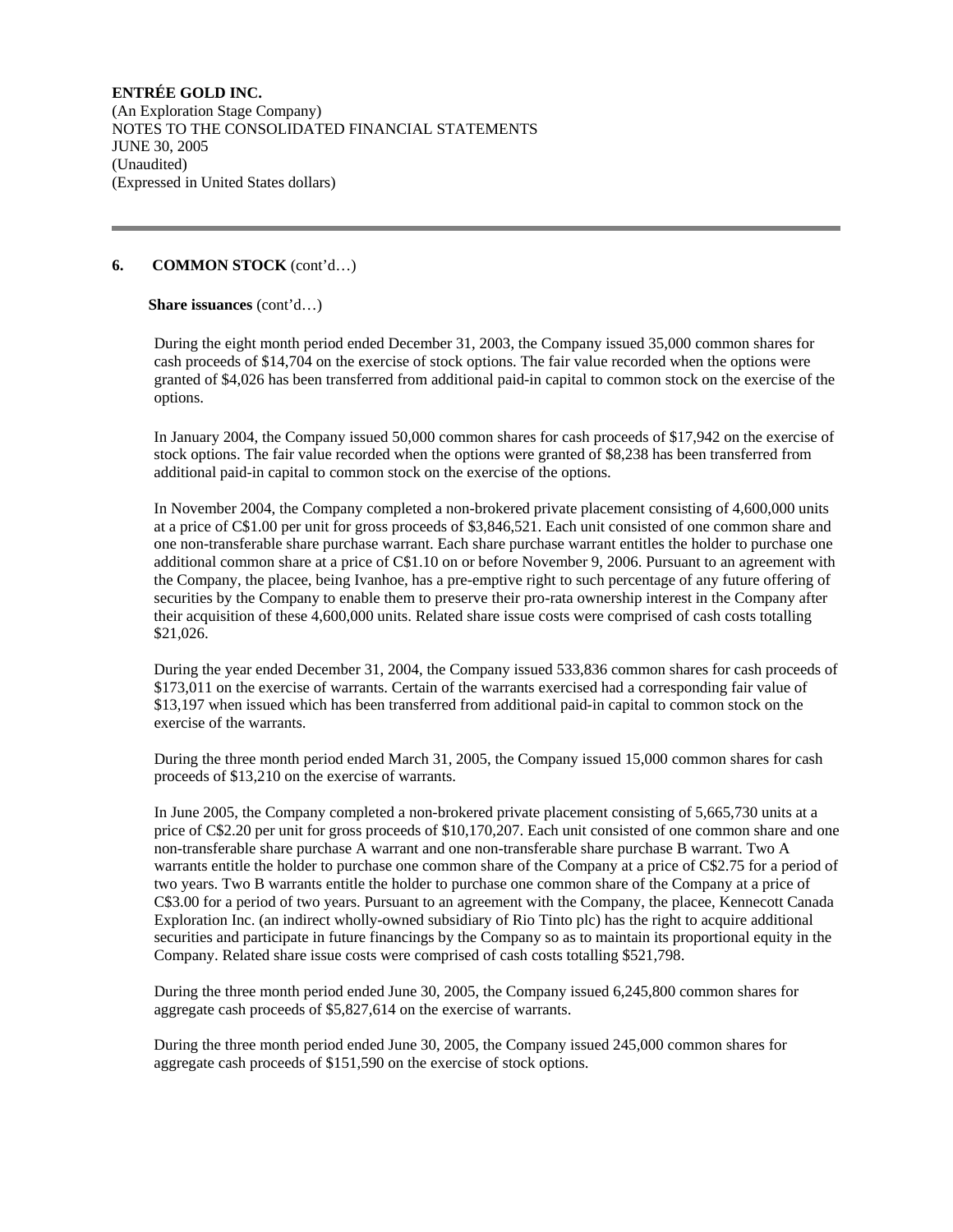### **6. COMMON STOCK** (cont'd…)

#### **Escrow shares**

 Included in issued capital stock at December 31, 2004 were 3,510,900 common shares which were subject to escrow agreements and may not be released, transferred or assigned without the consent of the regulatory authorities at the TSX-V. On March 3, 2005, the Company became a Tier 1 Issuer on the TSX-V and as a result 2,280,900 shares were released from escrow.

 The remaining 1,230,000 common shares that were subject to escrow agreement were released in April, 2005 upon meeting additional performance requirements relating to exploration expenditures on the Company's mineral property interests.

#### *Performance escrow shares*

 During the year ended April 30, 2000, 270,000 performance escrow shares of 3,000,000 shares originally placed in escrow in connection with an initial public offering with a value of \$41,593 were released from escrow.

 During the year ended April 30, 2003, the Company, a Trustee and the owner of the remaining 2,730,000 performance escrow shares entered into a Share Purchase Agreement and Trust Deed whereby these performance escrow shares were transferred to the Trustee, on behalf of the Company, for the purpose of making the performance escrow shares available to present and future principals of the Company. In November 2003, the Company, Trustee and owner entered into a Restated Share Purchase Agreement and Trust Deed that clarified and corrected the terms and intent of the original agreement. Pursuant to these agreements, the Company acquired and immediately transferred these performance escrow shares to the Trustee for the benefit of current and future employees, officers and directors of the Company (the "2,730,000 Trustee Shares").

 In July 2002, the Company entered into an agreement with the president of the Company for the receipt of certain escrow shares in exchange for services provided to the Company. The agreement was replaced with an employment agreement dated November 1, 2003. At December 31, 2004, under the terms of the agreements, a cumulative total of 625,000 performance escrow shares of the 2,730,000 Trustee Shares had been allocated to the president of the Company. In May 2004, 310,439 performance escrow shares allocated to the president of the Company were released from escrow and marked-to-market at the date of release at a final value of \$252,246. In August 2004, an additional 310,439 performance escrow shares allocated to the president of the Company were released from escrow and marked-to-market at the date of release at a final value of \$129,559.

 During the eight month period ended December 31, 2003, the Trustee allocated an additional 905,000 performance escrow shares of the 2,730,000 Trustee Shares to directors of the Company. In May 2004, 109,891 performance escrow shares allocated to directors were released from escrow and marked-to-market at the date of release at a final value of \$89,291. In August 2004, an additional 109,891 performance escrow shares allocated to the directors were released from escrow and marked-to-market at the date of release at a final value of \$44,241.

 In October, 2004 the Company allocated the final 1,200,000 performance escrow shares of the 2,730,000 Trustee Shares to directors, officers and employees of the Company.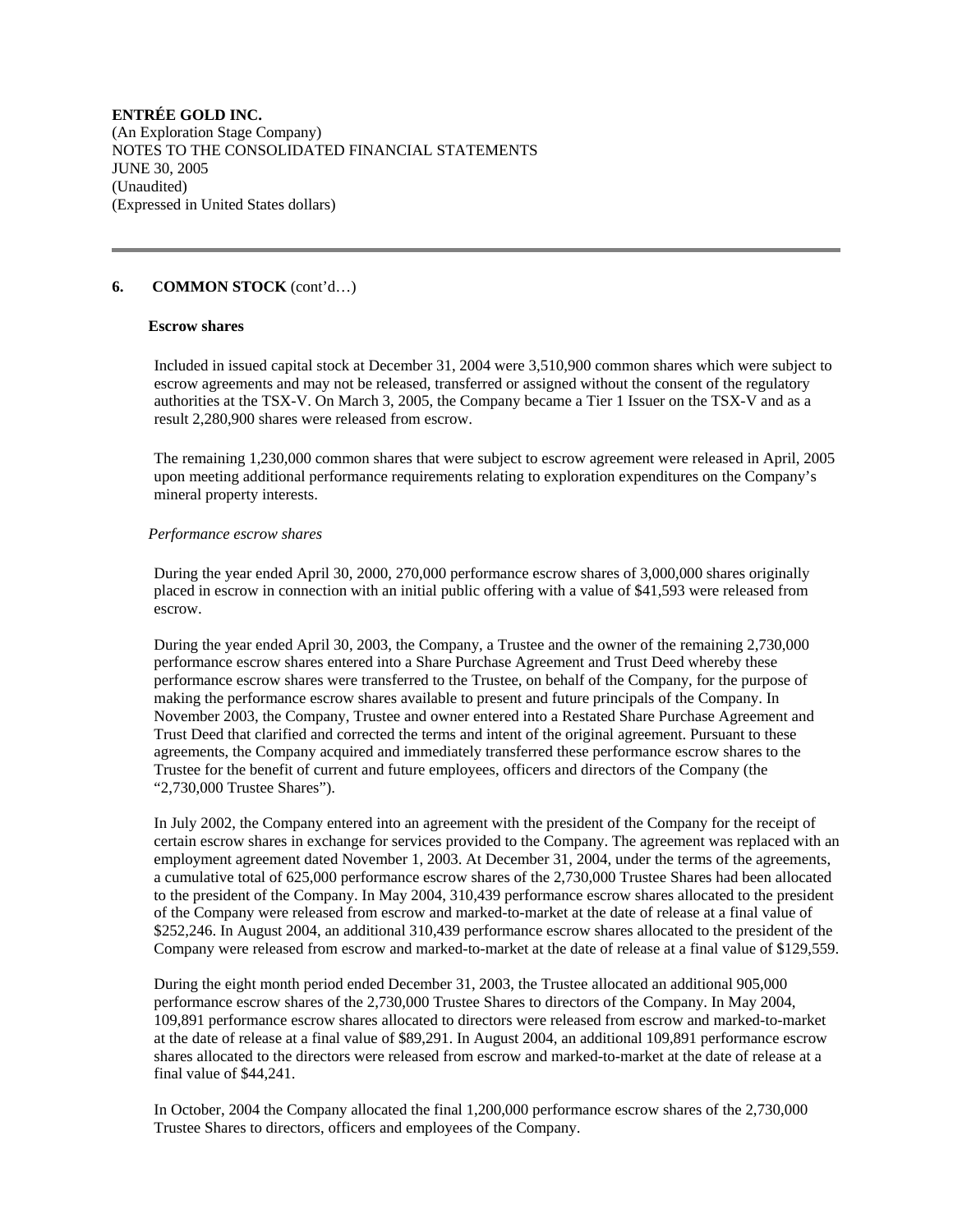# **6. COMMON STOCK** (cont'd …)

### **Escrow shares** (cont'd…)

 In April 2005, the remaining 1,230,000 performance escrow shares allocated to the president of the Company and to the directors and employees were released from escrow and marked-to-market at the date of release at a final total value of \$1,028,001.

 At June 30, 2005, all performance escrow shares had been released from escrow. At December 31, 2004 there were 1,230,000 performance escrow shares that, although allocated, had not been released from escrow of which 4,122 performance escrow shares allocated to the president under employment agreement had a value of \$4,902 and 1,225,878 performance escrow shares allocated to directors and employees had a value of \$1,458,682.

 The total escrow compensation expense (recovery) has been recorded in the consolidated financial statements as follows with corresponding additional paid-in capital recorded in stockholders' equity:

|                                                                                               | <b>Three Month</b><br><b>Period Ended</b><br><b>June 30,</b><br>2005 | <b>Three Month</b><br><b>Period Ended</b><br><b>June 30,</b><br>2004 | <b>Six Month</b><br><b>Period Ended</b><br><b>June 30,</b><br>2005 | <b>Six Month</b><br><b>Period Ended</b><br><b>June 30,</b><br>2004 |
|-----------------------------------------------------------------------------------------------|----------------------------------------------------------------------|----------------------------------------------------------------------|--------------------------------------------------------------------|--------------------------------------------------------------------|
| Escrow shares allocated to president pursuant<br>to employment agreement:                     |                                                                      |                                                                      |                                                                    |                                                                    |
| Mineral property interests expense (recovery<br>Escrow shares compensation expense (recovery) | \$<br>136                                                            | \$(29,750)<br>(124.566)                                              | \$<br>(1,453)                                                      | \$(101,701)<br>(268, 867)                                          |
| Escrow shares allocated to directors, officers and<br>employees:                              | 136                                                                  | (154.316)                                                            | (1, 453)                                                           | (370, 568)                                                         |
| Escrow shares compensation expense (recovery)                                                 | 39,337                                                               | (225,030)                                                            | (434, 130)                                                         | (538, 652)                                                         |
|                                                                                               | \$.<br>39,473                                                        | \$(379,346)                                                          | \$(435,583)                                                        | \$(909,220)                                                        |

#### **Share purchase warrants**

Share purchase warrant transactions are summarized as follows:

|                                 | Number of<br><b>Shares</b> | Weighted<br>Average<br><b>Exercise Price</b><br>(C\$) |
|---------------------------------|----------------------------|-------------------------------------------------------|
| Balance as at December 31, 2004 | 12,914,270                 | \$1.22                                                |
| Issued                          | 5,665,730                  | 2.88                                                  |
| Expired                         | (1,170,000)                | 1.19                                                  |
| Exercised                       | (6,260,800)                | 1.16                                                  |
| Balance as at June 30, 2005     | 11,149,200                 | \$2.10                                                |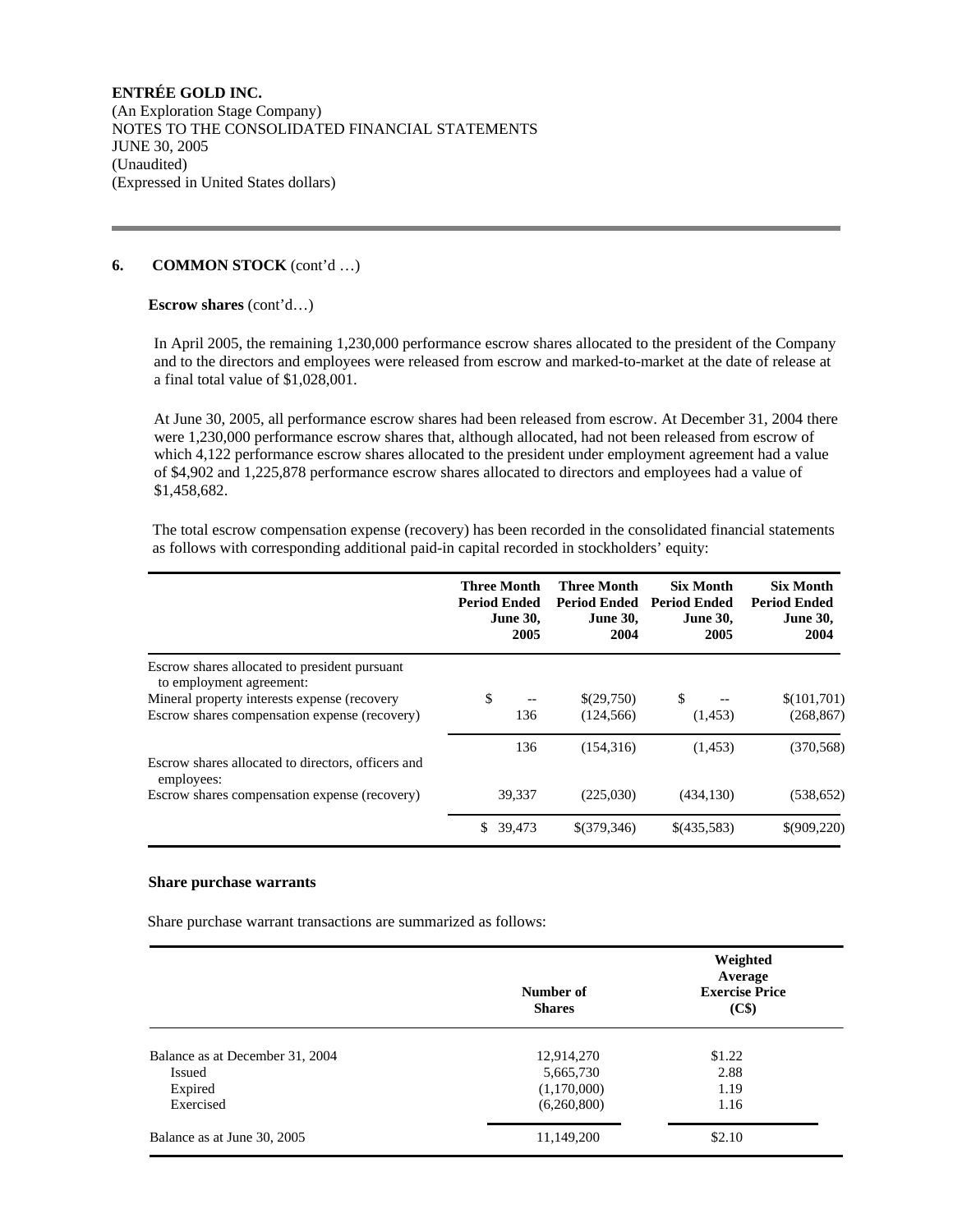### **6. COMMON STOCK** (cont'd …)

#### **Share purchase warrants** (cont'd…)

As at June 30, 2005, the following share purchase warrants were outstanding and exercisable.

| Number of<br><b>Shares</b> | <b>Exercise Price (C\$)</b> | <b>Expiry Date</b> |  |
|----------------------------|-----------------------------|--------------------|--|
| 742,970                    | \$1.06                      | October 22, 2005   |  |
| 4,490,500                  | 1.35                        | October 31, 2005   |  |
| 250,000                    | 1.05                        | April 20, 2006     |  |
| 2,832,865                  | 2.75                        | June 29, 2007      |  |
| 2,832,865                  | 3.00                        | June 29, 2007      |  |
| 11,149,200                 |                             |                    |  |

### **Stock options**

 During the year ended April 30, 2003, the Company adopted a stock option plan (the "Plan") to grant options to directors, officers, employees and consultants. Under the Plan, as amended in May 2005, the Company may grant options to acquire up to 9,251,613 common shares of the Company. Options granted can have a term up to five years and an exercise price typically not less than the Company's closing stock price at the date of grant. The options shall vest as to 25% at issuance and 1/8 every three months thereafter for a total of 18 months.

|                                 | Number of<br><b>Shares</b> | Weighted<br>Average<br><b>Exercise Price</b><br>(C\$) |
|---------------------------------|----------------------------|-------------------------------------------------------|
| Balance as at December 31, 2004 | 5,915,000                  | \$1.03                                                |
| Granted                         | 3,195,000                  | 1.65                                                  |
| Exercised                       | (245,000)                  | 0.77                                                  |
| Balance as at June 30, 2005     | 8,865,000                  | \$1.26                                                |

 The weighted average fair value of stock options granted during the six months ended June 30, 2005 was  $C$0.94$  (June 30, 2004 —  $C$1.09$ ). The number of stock options exercisable at June 30, 2005 was 8,758,750 (December 31, 2004 – 3,708,750).

 On March 3, 2005, the Company became a Tier 1 Issuer on the TSX-V and, as a result, all stock options became fully vested except those issued to investor relations consultants.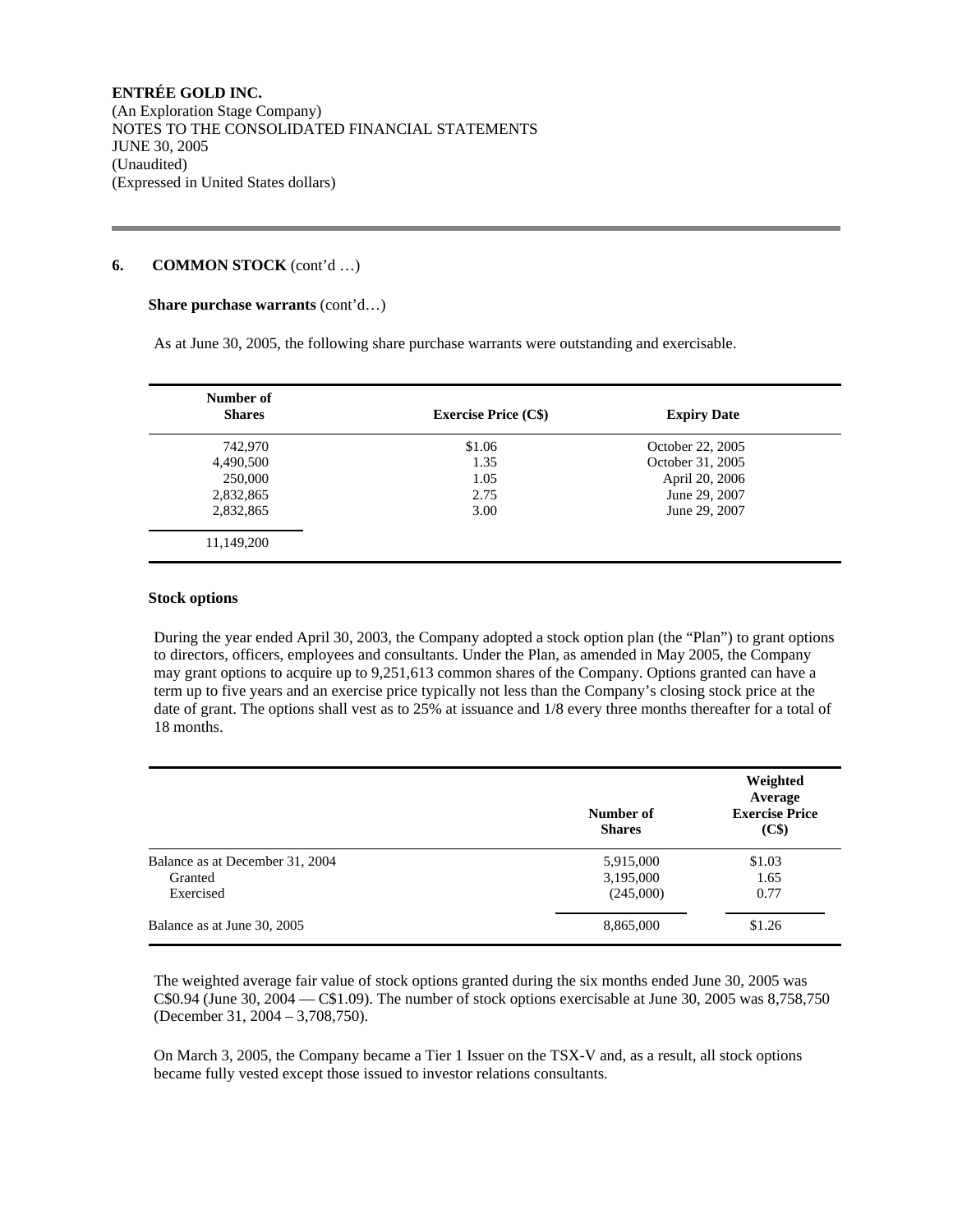(An Exploration Stage Company) NOTES TO THE CONSOLIDATED FINANCIAL STATEMENTS JUNE 30, 2005 (Unaudited) (Expressed in United States dollars)

# **6. COMMON STOCK** (cont'd …)

### **Stock options (cont'd…)**

At June 30, 2005, the following stock options were outstanding:

| Number of<br><b>Shares</b> | <b>Exercise</b><br>Price<br>(C\$) | <b>Expiry Date</b> |  |
|----------------------------|-----------------------------------|--------------------|--|
| 210,000                    | \$1.15                            | November 1, 2006   |  |
| 715,000                    | 0.46                              | August 26, 2007    |  |
| 50,000                     | 0.34                              | December 3, 2007   |  |
| 510,000                    | 0.60                              | January 30, 2008   |  |
| 900,000                    | 1.00                              | September 18, 2008 |  |
| 175,000                    | 2.32                              | November 13, 2008  |  |
| 715,000                    | 1.24                              | February 11, 2009  |  |
| 1,595,000                  | 1.15                              | November 12, 2009  |  |
| 200,000                    | 1.20                              | November 24, 2009  |  |
| 600,000                    | 1.25                              | December 17, 2009  |  |
| 400,000                    | 1.28                              | January 7, 2010    |  |
| 175,000                    | 1.19                              | March 3, 2010      |  |
| 75,000                     | 1.48                              | May 24, 2010       |  |
| 2,545,000                  | 1.75                              | June 9, 2010       |  |

#### **Stock-based compensation**

 The fair value of stock options granted during the six months ended June 30, 2005 was \$2,380,679 (June 30, 2004 — \$590,448). Total stock-based compensation recognized in the consolidated statements of operations is summarized as follows with corresponding additional paid-in capital recorded in stockholders' equity:

|                                                   | <b>Three Month</b><br>Period Ended<br><b>June 30,</b><br>2005 | <b>Three Month</b><br><b>Period Ended</b><br><b>June 30.</b><br>2004 | <b>Six Month</b><br><b>Period Ended</b><br><b>June 30.</b><br>2005 | <b>Six Month</b><br><b>Period Ended</b><br><b>June 30,</b><br>2004 |
|---------------------------------------------------|---------------------------------------------------------------|----------------------------------------------------------------------|--------------------------------------------------------------------|--------------------------------------------------------------------|
| Consulting fees                                   | \$.<br>195.847                                                | \$.<br>37.515                                                        | \$1,017,923                                                        | \$ 80,535                                                          |
| Legal                                             | 75.325                                                        | 10.471                                                               | 137,277                                                            | 21.329                                                             |
| Management fees                                   | 847,417                                                       | 66,987                                                               | 1,664,804                                                          | 176,598                                                            |
| Mineral property interest                         | 470.787                                                       | 21,670                                                               | 825.484                                                            | 59.582                                                             |
| Office and administration                         | 327,667                                                       | 37.841                                                               | 668.333                                                            | 102.817                                                            |
| Stockholder communications and investor relations | 43,440                                                        | 40.782                                                               | 164.716                                                            | 88.218                                                             |
|                                                   | \$1,960,483                                                   | 215,266<br>S.                                                        | \$4,478,537                                                        | \$529,079                                                          |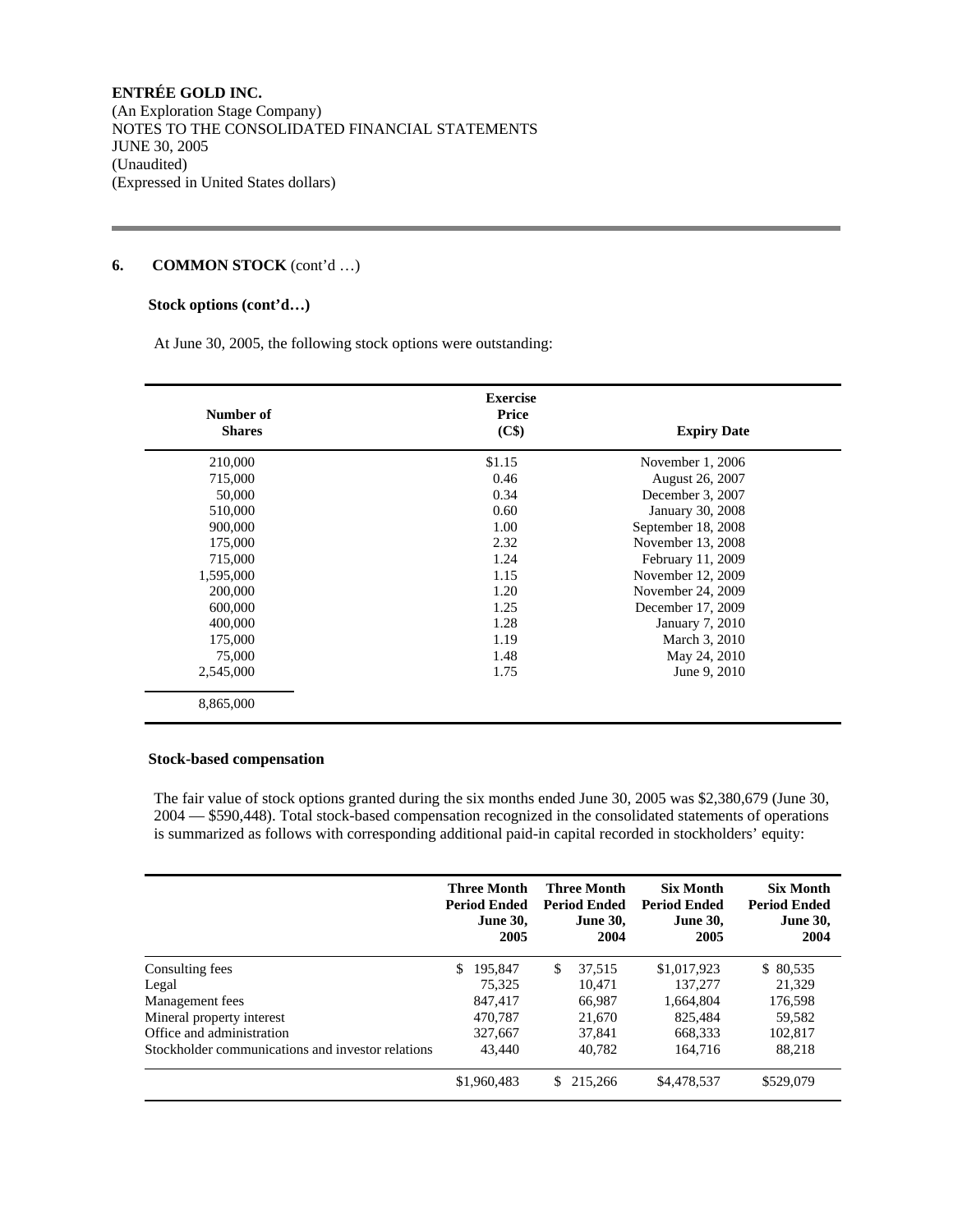### **6. COMMON STOCK** (cont'd …)

### **Stock-based compensation (cont'd...)**

 The following weighted-average assumptions were used for the Black-Scholes valuation of stock options granted:

|                          | <b>Six Month</b><br><b>Period Ended</b><br><b>June 30,</b><br>2005 | <b>Six Month</b><br><b>Period Ended</b><br><b>June 30,</b><br>2004 |
|--------------------------|--------------------------------------------------------------------|--------------------------------------------------------------------|
| Risk-free interest rate  | 2.84%                                                              | 3.48%                                                              |
| Expected life of options |                                                                    |                                                                    |
| Annualized volatility    | 81%                                                                | 134%                                                               |
| Dividend rate            | $0.00\%$                                                           | $0.00\%$                                                           |

### **7. RELATED PARTY TRANSACTIONS**

 The Company entered into the following transactions with related parties during the six months ended June 30, 2005:

 a) Paid or accrued management fees of \$25,821 (June 30, 2004 — \$20,856) to two directors and officers of the Company.

 b) Recognized an expense (recovery) of (\$1,453) (June 30, 2004 – (\$370,658)) from certain performance escrow shares allocated to the president and CEO of the Company (Note 6) which have been recorded as escrow shares compensation (recovery) of (\$1,453) (June 30, 2004 – (\$268,867)) and mineral property interests cost (recovery) of \$Nil (June 30, 2004 – (\$101,701)). In addition, compensation expense (recovery) of (\$434,130) (June 30, 2004 – (\$538,652)) was recognized from certain performance escrow shares transferred to directors of the Company (Note 6) which has been recorded as escrow shares compensation (recovery) of (\$434,130) (June 30, 2004 – (\$538,652)).

 These transactions were in the normal course of operations and were measured at the exchange amount which represented the amount of consideration established and agreed to by the related parties.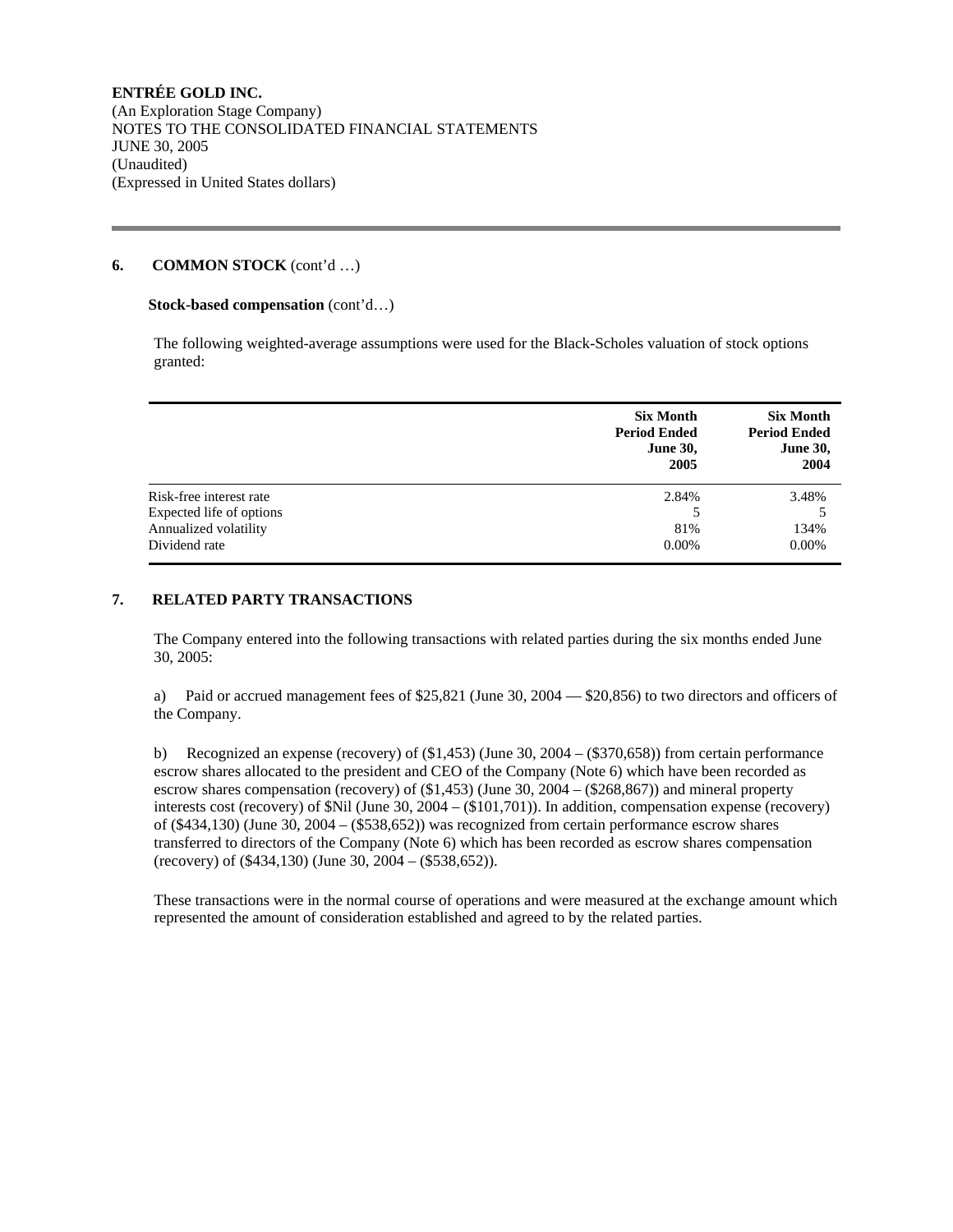# **8. SEGMENT INFORMATION**

The Company operates in one business segment being the exploration of mineral property interests.

Geographic information is as follows:

|                                           | June 30<br>2005       | December 31,<br>2004 |
|-------------------------------------------|-----------------------|----------------------|
| Identifiable assets<br>Canada<br>Mongolia | 18,997,755<br>582,496 | 6,233,005<br>129,410 |
|                                           | 19,580,251            | 6,362,415            |

|                                           | <b>Three Month</b><br><b>Period Ended</b><br><b>June 30,</b><br>2005 | <b>Three Month</b><br><b>Period Ended</b><br><b>June 30,</b><br>2004 | <b>Six Month</b><br><b>Period Ended</b><br><b>June 30,</b><br>2005 | <b>Six Month</b><br><b>Period Ended</b><br><b>June 30,</b><br>2004 |
|-------------------------------------------|----------------------------------------------------------------------|----------------------------------------------------------------------|--------------------------------------------------------------------|--------------------------------------------------------------------|
| Loss for the period<br>Canada<br>Mongolia | \$(2,157,097)<br>(1,754,228)                                         | (47,977)<br>S.<br>(1,208,378)                                        | \$(3,906,920)<br>(3,201,428)                                       | (92, 449)<br>S.<br>(1,381,834)                                     |
|                                           | \$(3,911,325)                                                        | \$(1,256,355)                                                        | \$(7,108,348)                                                      | \$(1,474,283)                                                      |

### **9. FINANCIAL INSTRUMENTS**

 The Company's financial instruments consist of cash and cash equivalents, receivables and accounts payable and accrued liabilities. Unless otherwise noted, it is management's opinion that the Company is not exposed to significant interest or credit risks arising from these financial instruments. The fair value of these financial instruments approximates their carrying values, unless otherwise noted.

 The Company is exposed to currency risk by incurring certain expenditures in currencies other than the Canadian dollar. The Company does not use derivative instruments to reduce this currency risk.

### **10. SUPPLEMENTAL DISCLOSURE WITH RESPECT TO CASH FLOWS**

Significant non-cash transactions for the six month period ended June 30, 2005 consisted of:

 a) The recognition of compensation expense (recovery) from the allocation of certain performance escrow shares to the president of the Company which has been recorded as escrow shares compensation (recovery) of (\$1,453).

 b) The recognition of compensation expense (recovery) from the allocation of certain performance escrow shares to directors of the Company which has been recorded as escrow shares compensation (recovery) of (\$434,130).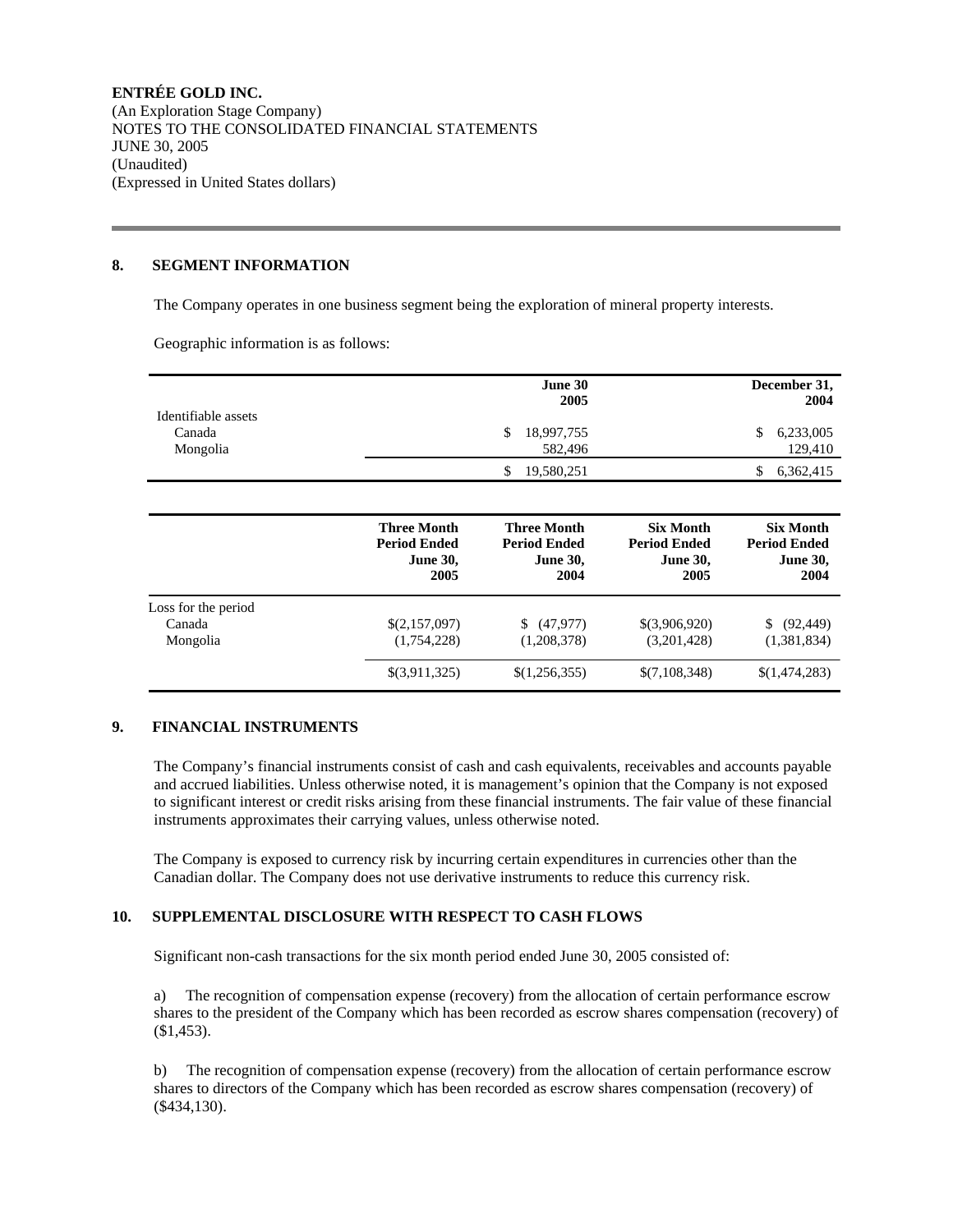# **10. SUPPLEMENTAL DISCLOSURE WITH RESPECT TO CASH FLOWS** (cont'd…)

Significant non-cash transactions for the three month period ended June 30, 2004 consisted of:

 a) The issuance of non-transferable warrants to purchase up to 250, 000 shares of the company at a price of C\$1.05 per share on or before April 20, 2006 in return for the cancellation of a price guarantee in connection with shares previously issued for mineral property interests (Note 5). The fair value of the warrants was estimated to be \$129,266.

 b) The recognition of compensation expense (recovery) from the allocation of certain performance escrow shares to the president and CEO of the Company which has been recorded as escrow shares compensation (recovery) of (\$268,867) and mineral property interest costs (recovery) of (\$101,701) (Note 6).

 c) The recognition of compensation expense (recovery) from the allocation of certain performance escrow shares to directors of the Company which has been recorded as escrow shares compensation (recovery) of (\$538,652).

### **11. SUBSEQUENT EVENTS**

Subsequent to June 30, 2005:

- a) The Company completed a non-brokered private placement consisting of 1,876,680 units at a price of C\$2.20 per unit for gross proceeds of \$3,412,145. Each unit consisted of one common share and one non-transferable share purchase A warrant and one non-transferable share purchase B warrant. Two A warrants entitle the holder to purchase one common share of the Company at a price of C\$2.75 for a period of two years. Two B warrants entitle the holder to purchase one common share of the Company at a price of C\$3.00 for a period of two years.
- b) The Company issued 619,750 common shares upon the exercise of warrants for aggregate proceeds of \$669,647.
- c) The Company's common shares were listed for trading on the American Stock Exchange.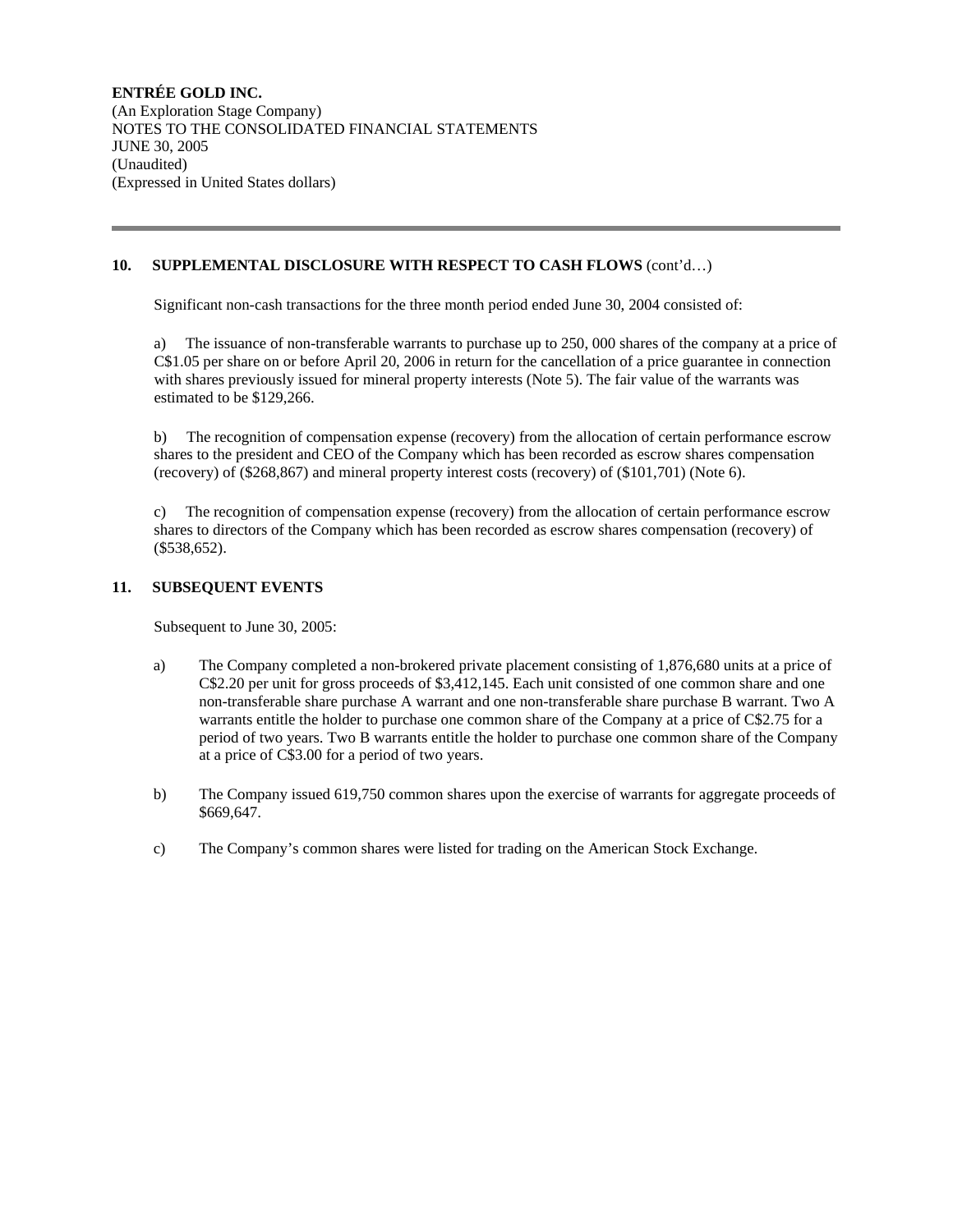# **12. DIFFERENCES BETWEEN UNITED STATES AND CANADIAN GENERALLY ACCEPTED ACCOUNTING PRINCIPLES**

 These consolidated financial statements have been prepared in conformity with generally accepted accounting principles in the United States of America ("United States GAAP"). These consolidated financial statements also comply, in all material respects, with Canadian generally accepted accounting principles ("Canadian GAAP") with respect to recognition, measurement and presentation as described and quantified below.

### **Consolidated balance sheets**

 The impact of the differences between United States GAAP and Canadian GAAP on the consolidated balance sheets would be as follows:

|                                                           | June 30, 2005                                   |                         |                                       | <b>December 31, 2004</b>                           |                         |                                      |  |
|-----------------------------------------------------------|-------------------------------------------------|-------------------------|---------------------------------------|----------------------------------------------------|-------------------------|--------------------------------------|--|
|                                                           | Balance,<br><b>United States</b><br><b>GAAP</b> | <b>Adjustments</b>      | Balance,<br>Canadian<br><b>GAAP</b>   | Balance,<br><b>United States</b><br><b>GAAP</b>    | <b>Adjustments</b>      | Balance,<br>Canadian<br><b>GAAP</b>  |  |
| Current assets<br>Mineral property interests<br>Equipment | \$19,004,240<br>$-\,-$<br>576,011               | \$.<br>--<br>16,417,038 | \$19,004,240<br>16,417,038<br>576,011 | \$6,223,295<br>$\overline{\phantom{m}}$<br>139,120 | \$.<br>--<br>13,305,810 | \$6,223,295<br>13,305,810<br>139,120 |  |
|                                                           | \$19,580,251                                    | \$16,417,038            | \$35,997,289                          | \$6.362.415                                        | \$13,305,810            | \$19,668,225                         |  |
| Current liabilities<br>Stockholders' equity               | \$<br>857,953<br>18,722,298                     | \$.<br>16.417.038       | \$<br>857,953<br>35,139,336           | \$.<br>198.763<br>6,163,652                        | \$<br>13.305.810        | \$.<br>198,763<br>19,469,462         |  |
|                                                           | \$19,580,251                                    | \$16,417,038            | \$35,997,289                          | \$ 6,362,415                                       | \$13,305,810            | \$19,668,225                         |  |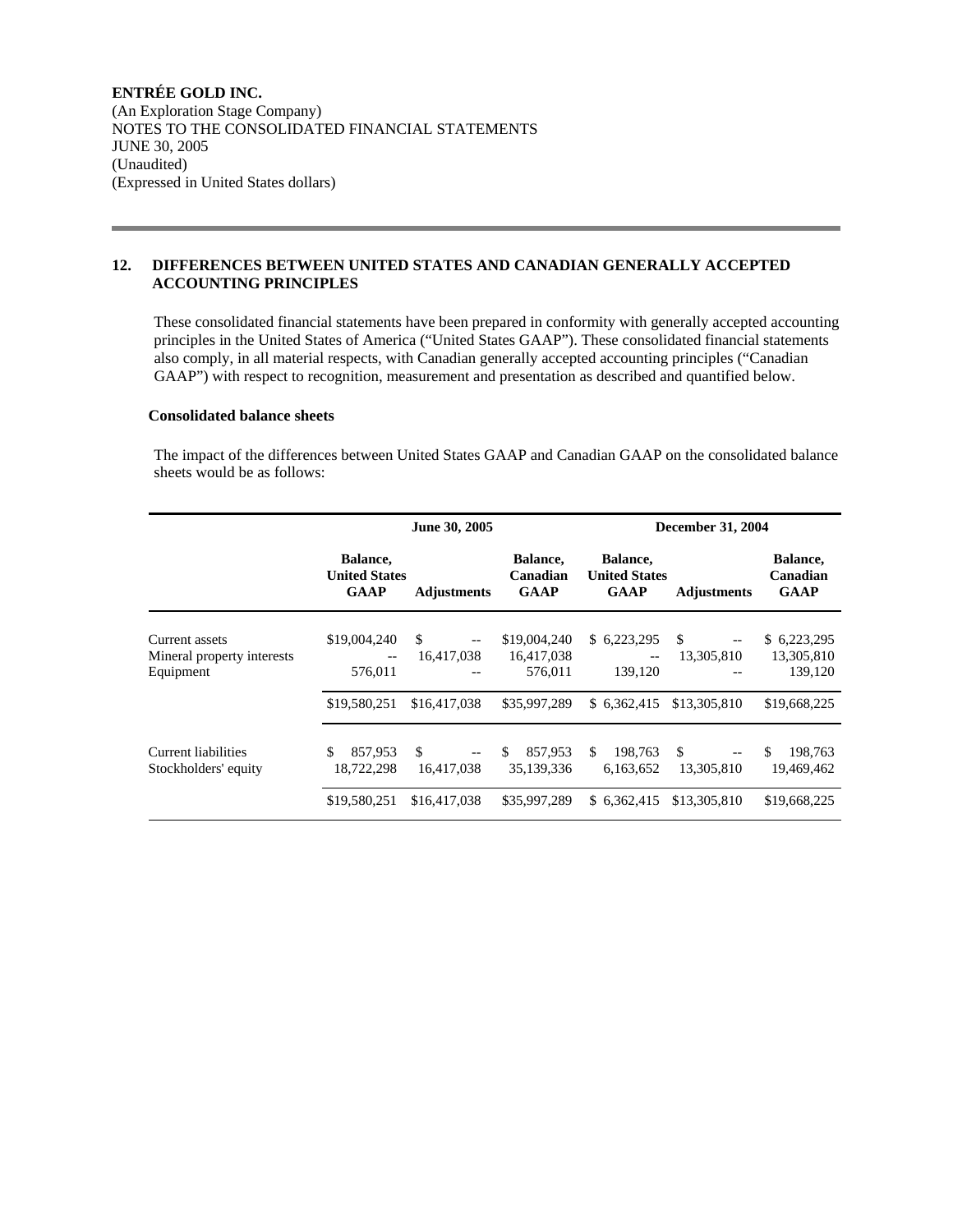# **12. DIFFERENCES BETWEEN UNITED STATES AND CANADIAN GENERALLY ACCEPTED ACCOUNTING PRINCIPLES** (cont'd)

# **Consolidated statements of operations**

 The impact of the differences between United States GAAP and Canadian GAAP on the consolidated statements of operations would be as follows:

|                                                                           | <b>Three Month</b><br><b>Period Ended</b><br><b>June 30,</b><br>2005 | <b>Three Month</b><br><b>Period Ended</b><br><b>June 30,</b><br>2004 | <b>Six Month</b><br><b>Period Ended</b><br><b>June 30,</b><br>2005 | <b>Six Month</b><br><b>Period Ended</b><br><b>June 30,</b><br>2004 | <b>Cumulative</b><br><b>Period from</b><br><b>Inception</b><br>(July 19,<br>1995)<br>to June 30,<br>2005 |
|---------------------------------------------------------------------------|----------------------------------------------------------------------|----------------------------------------------------------------------|--------------------------------------------------------------------|--------------------------------------------------------------------|----------------------------------------------------------------------------------------------------------|
| Net loss for the period,<br><b>United States GAAP</b><br>Adjustments:     | \$(3,911,325)                                                        | \$(1,256,355)                                                        | \$(7,108,348)                                                      | \$(1,474,283)                                                      | \$(26,716,334)                                                                                           |
| Mineral property interests<br>Escrow shares compensation                  | 1,940,214<br>39,473                                                  | 1,189,707<br>(350, 364)                                              | 3,111,228<br>(435,583)                                             | 1,346,395<br>(808, 287)                                            | 16,531,593<br>(52, 322)                                                                                  |
| Net loss for the period,<br>Canadian GAAP                                 | \$(1,931,638)                                                        | (417,012)<br>\$                                                      | \$(4,432,703)                                                      | \$<br>(936, 175)                                                   | \$(10,237,063)                                                                                           |
| Basic and diluted net loss per<br>common share,<br>Canadian GAAP          | \$<br>(0.04)                                                         | \$<br>(0.01)                                                         | \$<br>(0.09)                                                       | \$<br>(0.02)                                                       |                                                                                                          |
| Weighted average number of<br>common shares outstanding,<br>Canadian GAAP | 51,833,126                                                           | 46,258,066                                                           | 51,356,970                                                         | 46,224,271                                                         |                                                                                                          |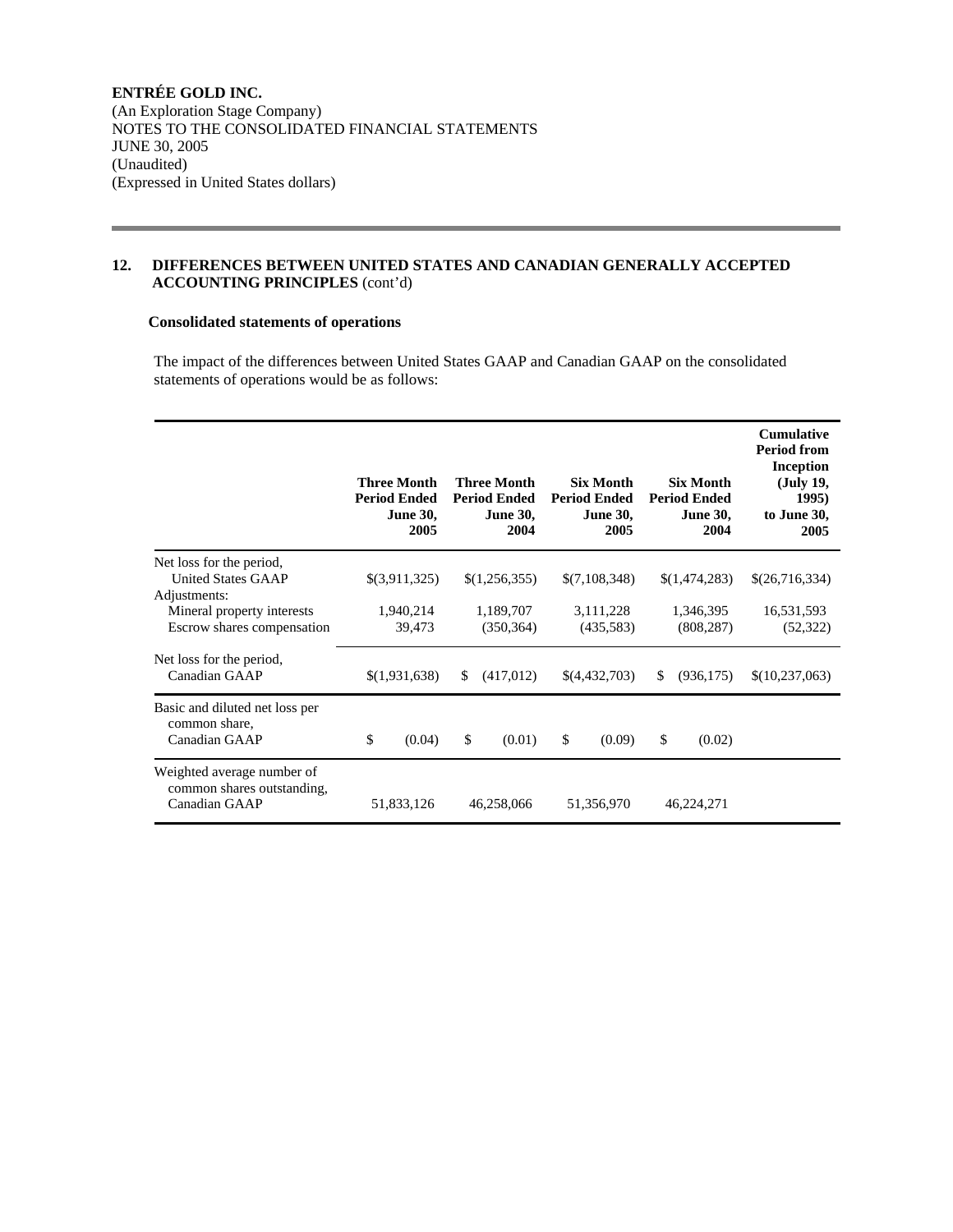# **12. DIFFERENCES BETWEEN UNITED STATES AND CANADIAN GENERALLY ACCEPTED ACCOUNTING PRINCIPLES** (cont'd)

# **Consolidated statements of cash flows**

 The impact of the differences between United States GAAP and Canadian GAAP on the consolidated statements of cash flows would be as follows:

|                                                                                                     | <b>Three Month</b><br><b>Period Ended</b><br><b>June 30,</b><br>2005 | <b>Three Month</b><br><b>Period Ended</b><br><b>June 30,</b><br>2004 | <b>Six Month</b><br><b>Period Ended</b><br><b>June 30,</b><br>2005 | <b>Six Month</b><br><b>Period Ended</b><br><b>June 30,</b><br>2004 | <b>Cumulative</b><br><b>Period from</b><br><b>Inception</b><br>(July 19,<br>1995)<br>to June 30,<br>2005 |
|-----------------------------------------------------------------------------------------------------|----------------------------------------------------------------------|----------------------------------------------------------------------|--------------------------------------------------------------------|--------------------------------------------------------------------|----------------------------------------------------------------------------------------------------------|
| Net cash used in operating activities,                                                              |                                                                      |                                                                      |                                                                    |                                                                    |                                                                                                          |
| <b>United States GAAP</b>                                                                           | \$(1,300,835)                                                        | \$(1,100,295)                                                        | \$(2,625,516)                                                      | \$(1,712,828)                                                      | \$(13,741,310)                                                                                           |
| Mineral property interests                                                                          | 2,294,911                                                            | 1,189,707                                                            | 3,111,228                                                          | 1,346,395                                                          | 16,531,893                                                                                               |
| Stock-based compensation                                                                            | (825, 484)                                                           | (59, 582)                                                            | (825, 484)                                                         | (21,620)                                                           | (1,085,403)                                                                                              |
| Escrow shares compensation                                                                          |                                                                      | 101,701                                                              |                                                                    | 29,500                                                             | (169, 280)                                                                                               |
| Warrants issued for cancellation                                                                    |                                                                      |                                                                      |                                                                    |                                                                    |                                                                                                          |
| of price guarantee                                                                                  | $-$                                                                  |                                                                      | $-$                                                                | $-$                                                                | (129, 266)                                                                                               |
| Finders fee                                                                                         | $-$                                                                  | (129, 266)                                                           | $-$                                                                | (129, 266)                                                         | (35,827)                                                                                                 |
| Mineral property interests paid in stock                                                            |                                                                      |                                                                      | $-$                                                                | $-$                                                                | (3,806,000)                                                                                              |
| Net cash provided by (used in) operating                                                            |                                                                      |                                                                      |                                                                    |                                                                    |                                                                                                          |
| activities, Canadian GAAP                                                                           | 168,592                                                              | 2,265                                                                | (339,772)                                                          | (487, 819)                                                         | (2,435,193)                                                                                              |
| Net cash provided by financing activities,<br>United States and Canadian GAAP                       | 15,627,613                                                           |                                                                      | 15,640,823                                                         | 182,332                                                            | 32,810,161                                                                                               |
| Net cash used in investing activities,<br><b>United States GAAP</b><br>Mineral property interests   | (214, 566)<br>(1,469,427)                                            | (20, 177)<br>(1,102,560)                                             | (478, 337)<br>(2, 285, 744)                                        | (97,970)<br>(1,225,009)                                            | (651,992)<br>(11, 306, 117)                                                                              |
| Net cash used in investing activities,<br>Canadian GAAP                                             | (1,683,993)                                                          | (1, 122, 737)                                                        | (2,764,081)                                                        | (1,322,979)                                                        | (11,958,109)                                                                                             |
| Effect of foreign currency translation on<br>cash and cash equivalents                              | 9,400                                                                | (62,048)                                                             | (16,783)                                                           | (136, 603)                                                         | 163,699                                                                                                  |
| Change in cash and cash equivalents<br>during the period<br>Cash and cash equivalents, beginning of | 14,121,612                                                           | (1,182,520)                                                          | 12,520,187                                                         | (1,765,069)                                                        | 18,580,558                                                                                               |
| period                                                                                              | 4,458,946                                                            | 4,872,946                                                            | 6,060,371                                                          | 5,455,495                                                          |                                                                                                          |
| Cash and cash equivalents, end of period                                                            | \$18,580,558                                                         | \$3,690,426                                                          | \$18,580,558                                                       | \$3,690,426                                                        | \$18,580,558                                                                                             |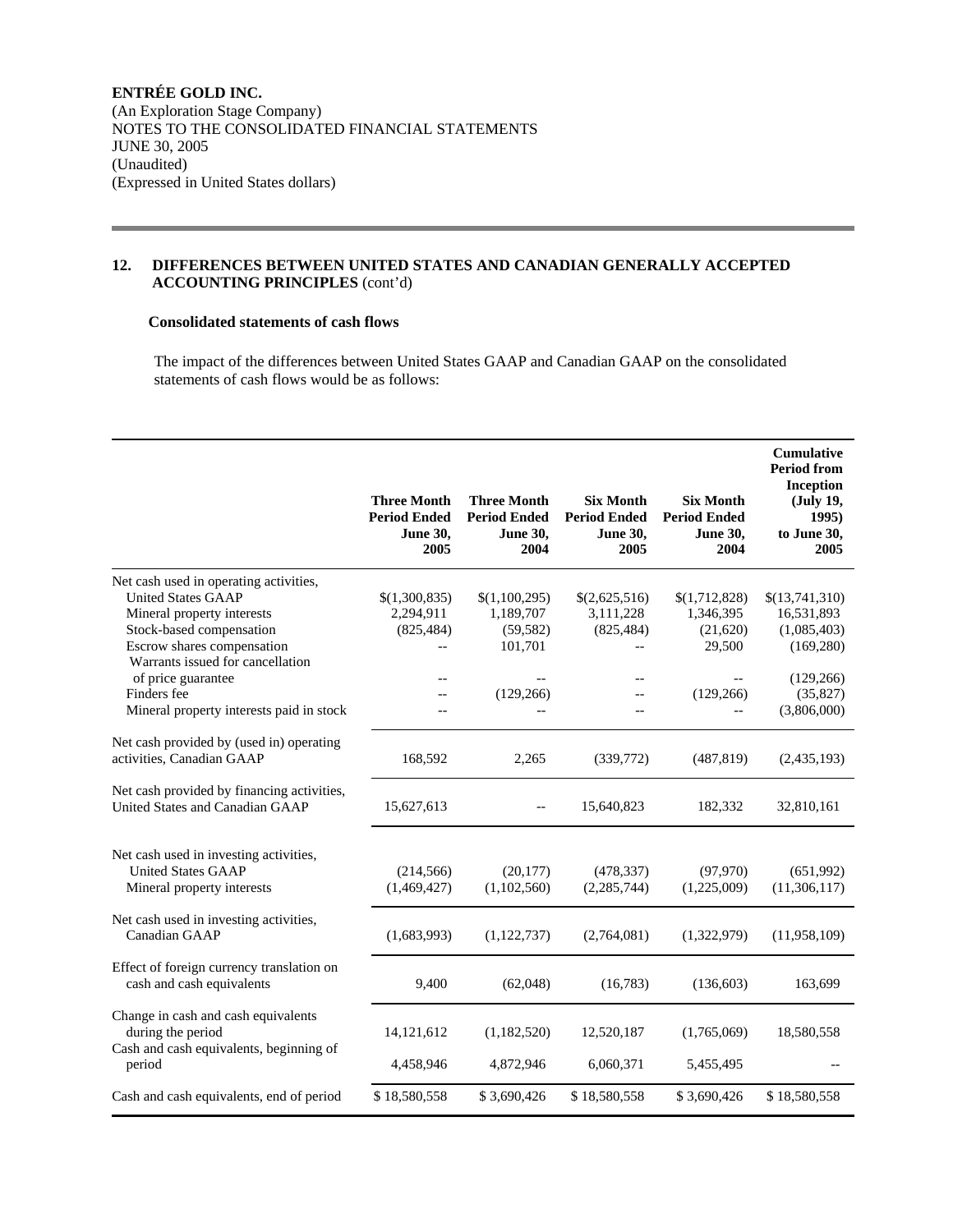# **12. DIFFERENCES BETWEEN UNITED STATES AND CANADIAN GENERALLY ACCEPTED ACCOUNTING PRINCIPLES** (cont'd)

# **Mineral property interests**

 Under United States GAAP, costs of acquisition, exploration, carrying and retaining unproven properties are expensed as incurred.

 Under Canadian GAAP, mineral property interests, which consist of the right to explore for mineral deposits, are recorded at cost. Deferred exploration costs, which consist of costs attributable to the exploration of mineral property interests, are recorded at cost. All direct and indirect costs relating to the acquisition and exploration of mineral property interests are capitalized on the basis of specific claim blocks until the mineral property interests to which they relate are placed into production, the mineral property interests are disposed of through sale or where management has determined there to be an impairment. If a mineral property interest is abandoned, the mineral property interest and deferred exploration costs are written off to operations in the period of abandonment. On an ongoing basis, the capitalized costs are reviewed on a property-by-property basis to consider if there is any impairment on the subject mineral property interest. Management's determination of impairment is based on: i) whether the Company's exploration programs on the mineral property interests have significantly changed, such that previously identified resource targets are no longer being pursued; ii) whether exploration results to date are promising and whether additional exploration work is being planned in the foreseeable future or iii) whether remaining lease terms are insufficient to conduct necessary studies or exploration work. Based on the foregoing criteria, management determined that no impairment to the Company's current mineral property interests had taken place at June 30, 2005.

# **Asset retirement obligation**

 Under United States GAAP, the Company records the fair value of the liability for closure and removal costs associated with the legal obligations upon retirement or removal of any tangible long-lived assets in accordance with Statements of Financial Accounting Standards No. 143, "Accounting for Asset Retirement Obligations". The initial recognition of any liability will be capitalized as part of the asset cost and depreciated over its estimated useful life. Under Canadian GAAP, asset retirement obligations are required to be recorded beginning January 1, 2004.

 As of June 30, 2005, the Company has not incurred any asset retirement obligations under United States GAAP that would generate a difference.

# **Escrow shares**

Under United States GAAP, the Company accounts for escrow shares as described in Note 3.

 Under Canadian GAAP, shares placed in escrow in connection with an initial public offering which are to be released upon achievement of certain performance criteria are not considered to be contingently issueable and are not compensatory in nature. Accordingly, the difference between the fair value of these shares, being the trading price of the Company's publicly traded common shares, at the time they are released from escrow and their original issue price is not recorded. Further, as described in Note 6, certain of the Company's escrow shares were transferred to a Trustee for the benefit of future employees, officers and directors of the Company. Under Canadian GAAP, as these performance escrow shares were transferred from a principal stockholder to a Trustee, these performance escrow shares are considered compensatory in nature. Accordingly, the Company records a compensation benefit at fair value, being the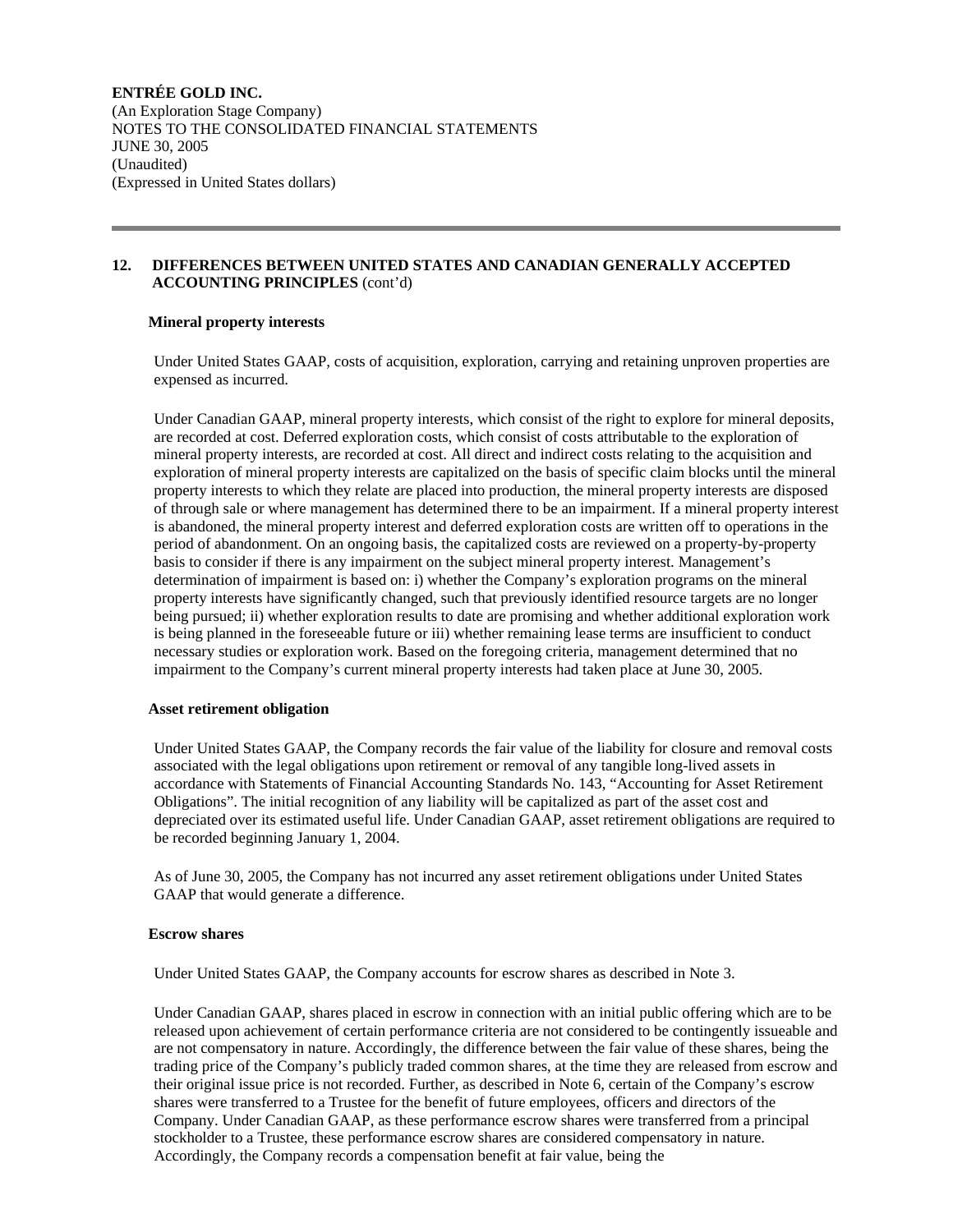### **12. DIFFERENCES BETWEEN UNITED STATES AND CANADIAN GENERALLY ACCEPTED ACCOUNTING PRINCIPLES** (cont'd)

**Escrow shares** (cont'd…)

 trading price of the Company's publicly traded common shares, when a portion or all of the these performance escrow shares are allocated to specific individuals.

 Thus, there is a difference between United States GAAP and Canadian GAAP on the accounting for escrow shares for the six month periods ended June 30, 2005 and 2004 in the amount of \$(39,473) and \$(350,364) respectively. There is difference between United States GAAP and Canadian GAAP for escrow shares for the year six months periods ended June 30, 2005 and 2004 in the amount of \$(435,583) and \$(808,287).

#### **Stock-based compensation**

Under United States GAAP, the Company accounts for stock-based compensation as described in Note 3.

 Under Canadian GAAP, effective May 1, 2002, the Company adopted CICA Handbook Section 3870 "Stock-Based Compensation and Other Stock-Based Payments" ("HB 3870"), which recommends the fair valuebased methodology for measuring compensation costs, excluding escrow shares. HB 3870 also permits, and the Company adopted, the use of the intrinsic value-based method, which recognizes compensation cost for awards to employees and directors when the market price exceeds the exercise price at date of grant, but requires pro-forma disclosure of loss and loss per share as if the fair value method had been adopted. The granting of stock options to non-employees and direct awards of stock to employees and non-employees is accounted for using the fair value method of accounting. Effective May 1, 2003, the Company adopted prospectively the fair value-based methodology for measuring compensation costs under HB 3870 which requires the Company to recognize fair value compensation costs for the granting of all stock options and direct awards of stock.

 Accordingly, there is no difference between United States GAAP and Canadian GAAP on the accounting for stock-based compensation for the six month periods ended June 30, 2005 and 2004.

#### **Net loss per share**

 Under both United States GAAP and Canadian GAAP, basic net loss per share is calculated using the weighted average number of common shares outstanding during the year.

 Under Canadian GAAP, the weighted average number of common shares outstanding includes any shares that remain in escrow. The weighted average number of shares outstanding under Canadian GAAP for the three month periods ended June 30, 2005 and 2004 were 51,833,126 and 46,258,066 respectively. The weighted average number of shares outstanding under Canadian GAAP for the six month periods ended June 30, 2005 and 2004 were 51,356,970 and 46,224,271 respectively.